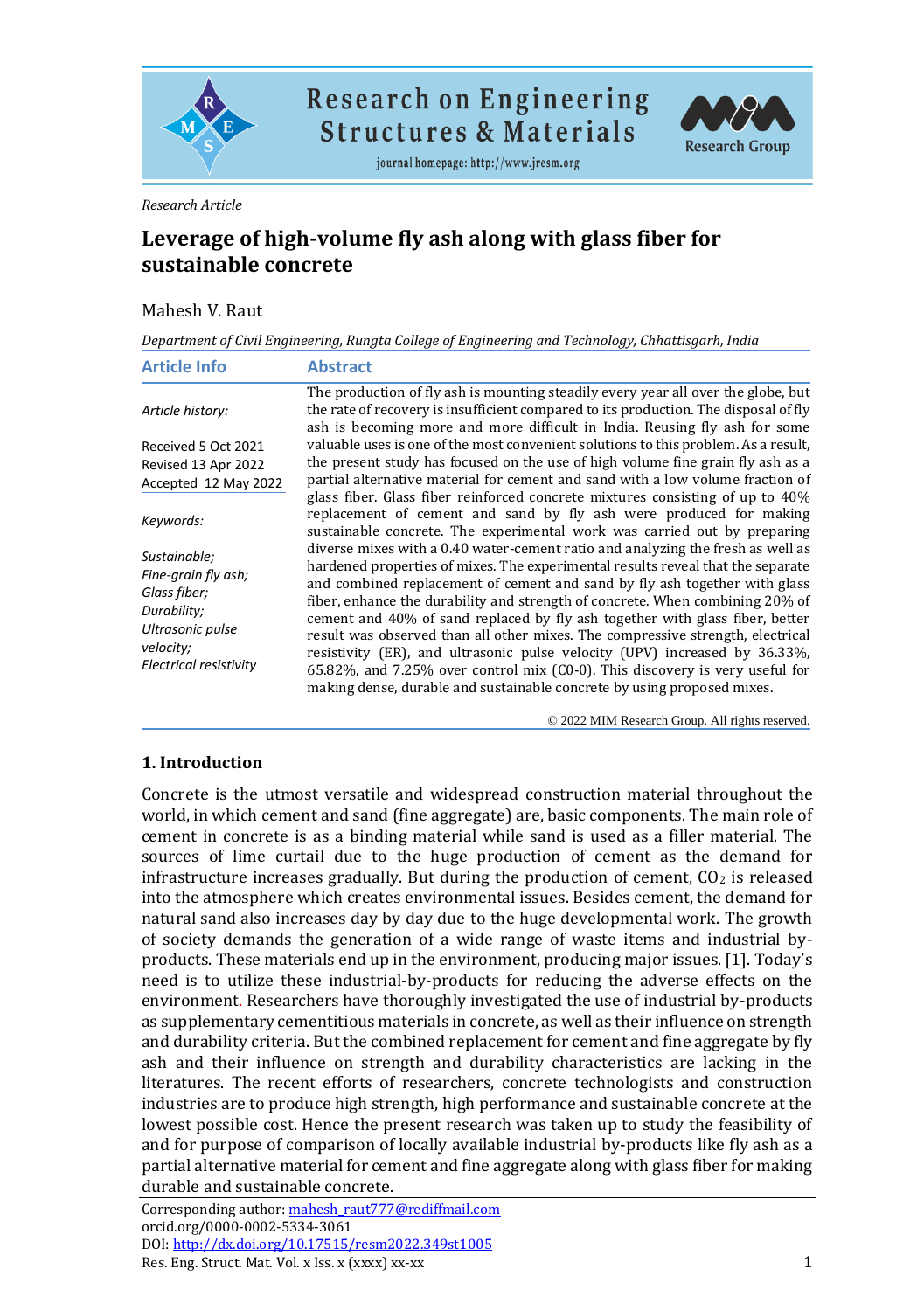For generating one ton of cement, almost one ton of  $CO<sub>2</sub>$  is released [2], which is harmful to our society. Therefore, to reduce cement utilization, cement producers should use supplementary cementitious materials such as fly ash up to 25% to 35% in Portland Pozzolana Cement (PPC). On the other hand, due to government restriction on sand mining from a river bed, projects are delayed which increase the total cost of construction, thus the contractor always requires partial or full replacement material for sand. Presently, India is having about 167 major coal-based thermal power stations with an installed capacity of 177,070 Mega Watt (MW) which produced over 196.44 million tons (MT) of fly ash, out of which 131.86 MT is utilized [3]. According to the notification after 3rd November 2009 by the Ministry of Environment and Forest (MoEF), the utilization of fly ash should be 100% after four years from the date of commission i.e. at 2013, but at present consumption of fly ash is 67%, that means still 33% fly ash is unused creating environmental problems. The Indian government's Ministry of Energy estimates that around 600 million tons of fly ash will be produced annually between 2031 and 2032 [4]. Management of fly ash will pose a serious issue in the upcoming year if not handled properly, and it will require a huge land area for dumping. To fulfil this requirement, present paper discusses the use of high volume fine grain fly ash as a partial alternative material for cement as well as fine aggregate with the addition of a low quantity of glass fiber for making durable and sustainable concrete.

Numerous researchers disclosed that fly ash is used as a supplementary cementitious material due to its major advantages. One of the most important results of fly ash in a concrete is to improve its workability, as the fly ash particles are comparatively spherical than cement particles. Researcher's concluded that, Fly ash has a ball bearing effect due to its spherical shape hence, the flowability of fly ash concrete increases [5]. By substituting 30% of the cement with fly ash, 7% less water was required than the control mix of an equal slump [6]. By using 50% ultra-fine fly ash the rheological properties such as yield stress and plastic viscosity were increased by 76% and 169% respectively [7]. An improvement in rheological parameters and workability is due to increase in fly ash amount in the mix [8]. Researchers found that with increasing fly ash percentage in concrete as cement replacement (50% to 60%) the strength decreases [9-14]. The reduction in strength with the addition of high volume fly ash could be largely associated with the slow pozzolanic reaction of fly ash. However author also reported that in concrete with 50% fly ash as cement replacement including 0.5%, 0.75% and 1% steel fibres, the 28 days compressive strength increased by 7.3%, 7.46% and 9.2% respectively [15]. The laboratory experiment using 35%, 45% and 55% of class F fly ash as a replacement of fine aggregate, conclude that depending upon the fly ash content the compressive strength, splitting tensile strength, flexural strength and modulus of elasticity increased by 25 to 41%, 12 to 21%, 14 to 17% and 18 to 23% correspondingly at 28 days. Also, the enhancement in strength was continuous at 91 and 365 days [16]. By using fly ash as a partial alternative for fine aggregate (20% -30%) it is possible to preserve the supposed technological properties of cementitious composites and to greatly limit the costs of these undesirable residues for the environment [17]. By adding fly ash to the desalinated ocean sand mortar, the performance and mechanical properties of modified cement were extensively improved [18]. The researchers mention that, the inclusion of different fibers gives an excellent concrete performance, whereas fly ash in the mix can make up for the loss of workability owing to the incorporation of fibers and boost the strength [19-20].

Also, the investigators find that, the addition of finest particles such as the fly ash in mixture improves the durability of concrete. With the addition of 50% fly ash through cement replacement, the ER value of concrete samples increased after 28 and 365 days of curing period [21]. When 50% of cement was substituted with fly ash the ER of concrete samples increased by about 4.8 times over plain concrete [22]. Replacing 20% of cement with a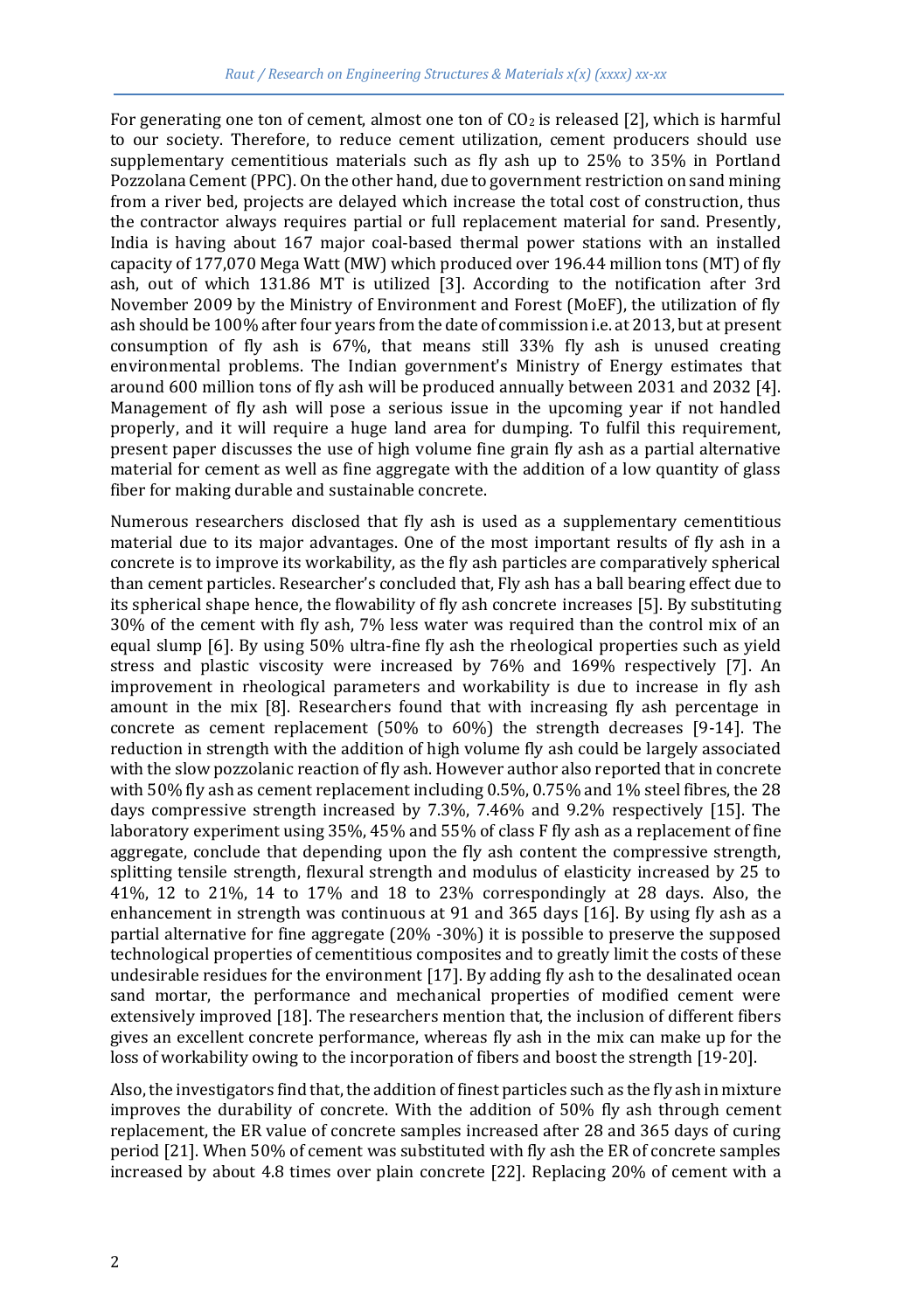varying fineness of class C fly ash reduced the alkali-silica reaction by more than 50% at 14 days [23]. To know the outcomes of fly ash on carbonation depth (CD), the author concluded that, with the increasing replacement of cement with fly ash up to 50%, the carbonation depth also increases [24]. The heterogeneities in the microstructure of the hydrated portland cement paste, particularly the existence of large crystalline products and large pores in the transition zone were highly decreased by the inclusion of fine particles of fly ash [25]. As per Neville, the replacement of cement up to 20% by fly ash improves strength and workability [26]. According to IS 10262: 2019, the dosages of fly ash by mass of entire cementitious materials is recommended in between 15-30% [27]. For reducing the production of cement and due to scarcity of sand, present research focused on using up to 40% fly ash as a cement replacement and up to 40% fly ash as a sand replacement separately and in combined along with glass fiber. This innovation is also very useful for reducing the  $CO<sub>2</sub>$  emission which is produced during cement production as well as reducing the use of natural sand in concrete whose resources are depleting day by day.

## **2. Experimental Program**

The present paper discusses the study of physical properties of procured materials by conducting various tests on OPC, fly ash, fine aggregate and crushed stone aggregate (20 mm & 10 mm). Also, the authentic outcome of individual and combined percentage replacement of cement and fine aggregate by fly ash along with glass fiber on fresh and hardened concrete properties such as workability, rheology, ultrasonic pulse velocity (UPV), bulk electrical resistivity (ER), carbonation depth and compressive strength tested at the ages of 7, 28, 56 and 119 days. The rate of gain of compressive strength of normal concrete is faster over the first 28 days of casting and then gradually decreases. However, in fly ash concrete mixes, large pozzolanic activation activities occur among the first 56-90 days [28]. Researchers also stated that, the concrete strength increased up to 6.2 to 16% over a period that varies between 28 and 56 days when fine aggregates are replaced by fly ash [29]. In order to determine the effect of high-volume fly ash on proposed mixes over a long term curing period, the samples were tested up to 119 days in the current study.

## **2.1. Materials used**

## **2.1.1 Cement**

The 53 grade Birla A-1 gold Ordinary Portland Cement (OPC) was purchased from locally available cement supplier was used in the present study. The initial and final setting time was found to be 118 minute and 220 minutes respectively. The specific gravity and soundness was observed as 3.15 and 2 mm respectively, while 3, 7 and 28 days compressive strength was observed as  $31.5 \text{ N/mm}^2$ ,  $38.5 \text{ N/mm}^2$  and  $55 \text{ N/mm}^2$ respectively. All the results on cement were used as per the results of OPC conforming to the IS 12269-1987 [30]. The scanning electron microscope (SEM) test was performed on cement and revealed that the cement particles exhibit an irregular shape as shown in Figure 1 (a). The energy dispersion X-ray test (EDX) carried out on cement particles and its results are also organized in Table 1.

## *2.1.2 Fly Ash*

According to IS 1727:1967 [31], the substantial properties of fly ash such as specific gravity and fineness were found as 2.15 and 12% (retained on 45-micron sieve) respectively. The SEM and EDX tests were conducted circular shape of the fly ash particles is observed as shown in Figure 1 (b) and their elemental content is shown in Table 1. The circular particle shape of fly ash helps for upgrading the workability of fresh concrete mix. The particle size distribution curve of fly ash and cement is shown in Figure 2.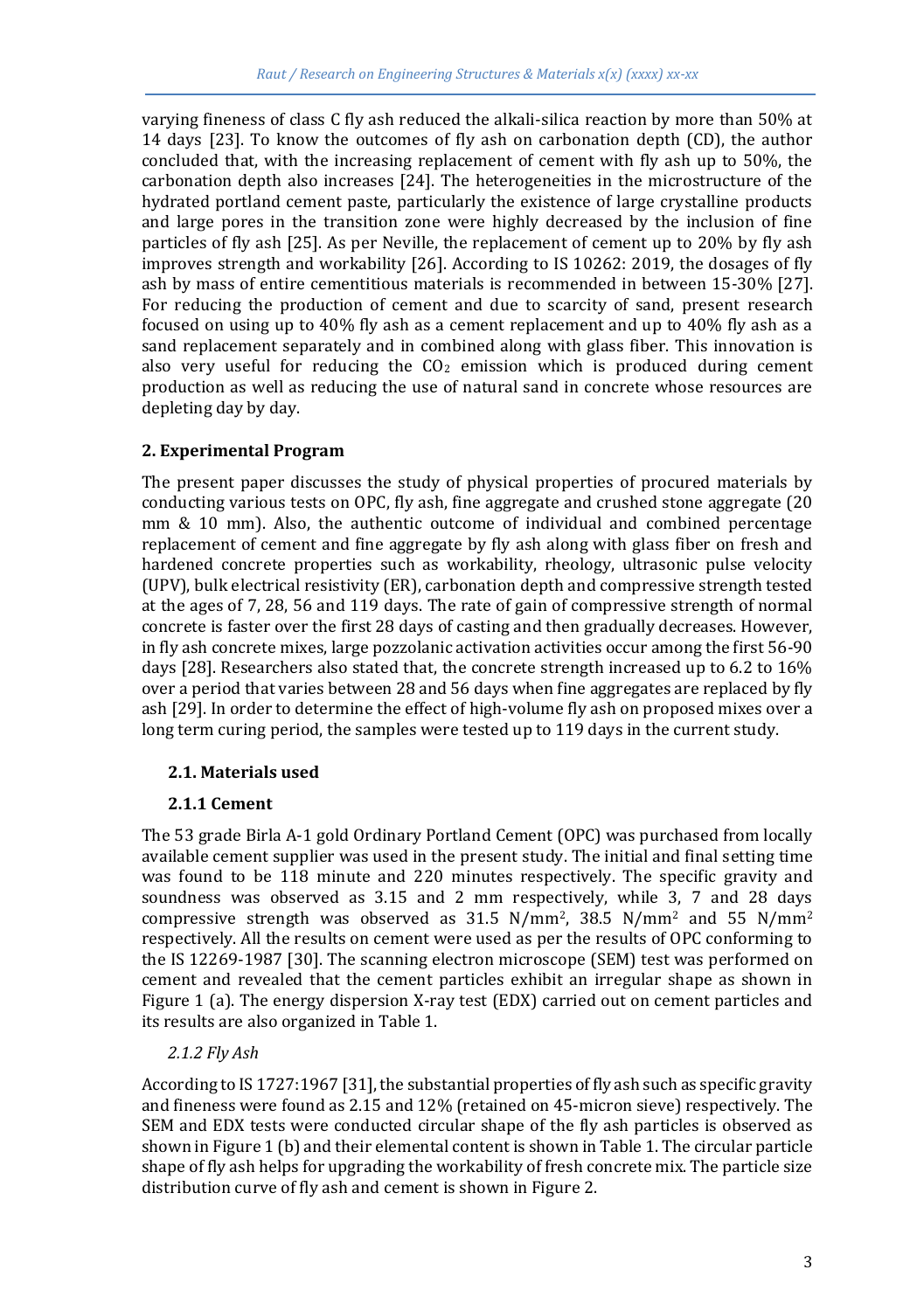

(a) SEM image of cement particles (b) SEM image of fly ash particles

Fig. 1 SEM image of cement and fly ash particles

|  | Table 1. Elemental content of ordinary portland cement (OPC) and fly ash (%) |  |  |  |  |
|--|------------------------------------------------------------------------------|--|--|--|--|
|  |                                                                              |  |  |  |  |

| Chemical's<br>elemental | Si    | Ca    | Al    | Fe   | Мg   |      | Na   |
|-------------------------|-------|-------|-------|------|------|------|------|
| contents $(\%)$         |       |       |       |      |      |      |      |
| OPC                     | 16.68 | 67.82 | 4.74  | 3.67 | 1.88 | 2.42 | 0.39 |
| Fly Ash                 | 62.84 | 1.21  | 24.53 | 5.14 | 0.37 | 2.37 | 0.22 |



Fig. 2 Particle size distribution curves of fly ash and cement

*<sup>2.1.3</sup> Crushed Stone Aggregate*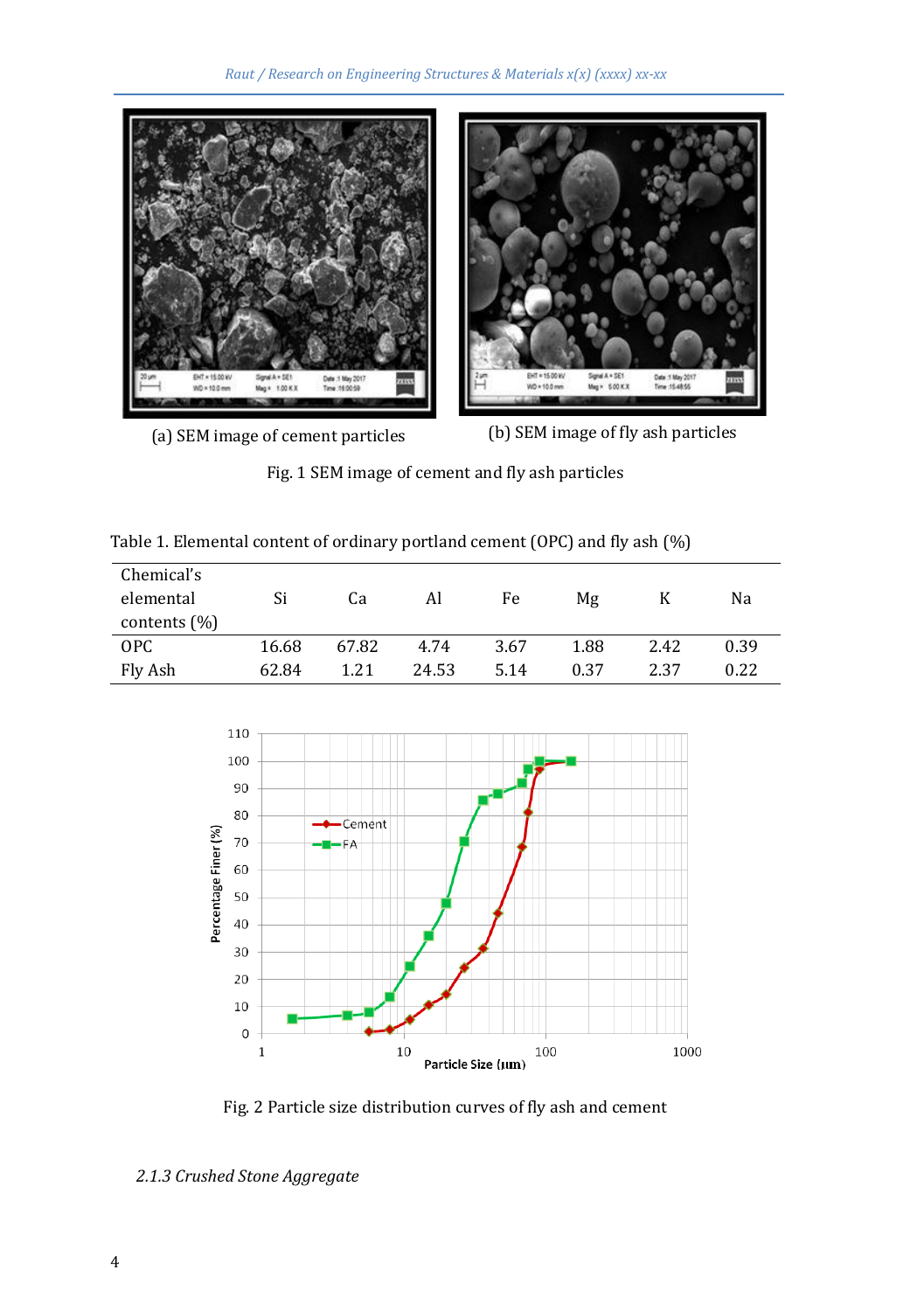The crushed stone aggregates (20 mm and 10 mm) are collected separately from the local supplier. While collecting, it was ensured that the crushed stone aggregates were free from impurities, dust and clay particle etc. According to BIS 2386-1963 [32], the various substantial properties of aggregates were tested and are given in Table 2. As per BIS 383- 1970 [33], to achieve the final grading of crushed stone aggregates, the aggregates of 20 mm and 10 mm are combined to 60% and 40% respectively. The mixing proportions were decided for achieving a crushed stone aggregate grading closer to the average of the desired grading guidelines.

### *2.1.4 Fine Aggregate*

Nearby accessible Kharun river sand was procured from a local supplier and to protect it from dust it was stored in clean cement bags. According to IS 2386-1963, the various substantial properties of fine aggregate were tested and the results are arranged in Table 2 as an average of three samples.

## *2.1.5 Glass Fiber*

In the present investigation, the discrete; alkali resistance (AR) glass fiber was used. The physical properties of the glass fiber, such as length were 12 millimeters, diameter 14 micrometers, tensile strength 1700 megapascals and elastic modulus 72 gigapascals, according to the available datasheet from the dealer. The nominal doses of glass fiber i.e. 0.6 kg/m<sup>3</sup> were decided based on trials to maintain the strength and workability at lower cost criteria. The investigator stated that as the volume fraction of the glass fiber increases, the compressive strength reduces caused by the difficulty of fully dispersing the fiber, and inability of good compact of mixes [34]. They also mention that additions of a minute quantity of fiber in the mix improve the compressive and splitting tensile strength than higher dose of fiber. In present study, while mixing the glass fiber in cement, care was taken that glass fiber should be mixed uniformly without the formation of balls.

## *2.1.6 Plasticizer*

To improve the durability of concrete, polycarboxylic ether-based water-reducing solutions were used, the dosage was kept constant at 1% of the cementitious material.

|                                                    | <b>Test Result</b> |                 |           |  |  |  |
|----------------------------------------------------|--------------------|-----------------|-----------|--|--|--|
| Properties                                         | 20 mm crushed      | 10 mm crushed   | Fine      |  |  |  |
|                                                    | stone aggregate    | stone aggregate | aggregate |  |  |  |
| Specific gravity                                   | 2.68               | 2.65            | 2.56      |  |  |  |
| Water absorption (%)                               | 0.4                | 0.60            | 0.60      |  |  |  |
| Bulk density (Loose in $kg/m3$ )                   | 1480.34            | 1520.36         | 1648.7    |  |  |  |
| Bulk density (Rodded in $kg/m3$ )                  | 1710               | 1730.14         | 1779      |  |  |  |
| Bulk density (Vibrated in $\text{kg}/\text{m}^3$ ) | 1780.52            | 1811            | 1880      |  |  |  |
| Percentage void (Loose)                            | 45                 | 43              | 35.50     |  |  |  |
| Percentage void (Rodded)                           | 36                 | 35              | 30.50     |  |  |  |
| Percentage void (Vibrated)                         | 33.50              | 32              | 26.50     |  |  |  |
| Impact Value (%)                                   | 9.71               | 6.57            |           |  |  |  |
| Crushing Value (%)                                 | 22.57              | 17              |           |  |  |  |

Table 2. Physical properties of crushed stone aggregates and fine aggregate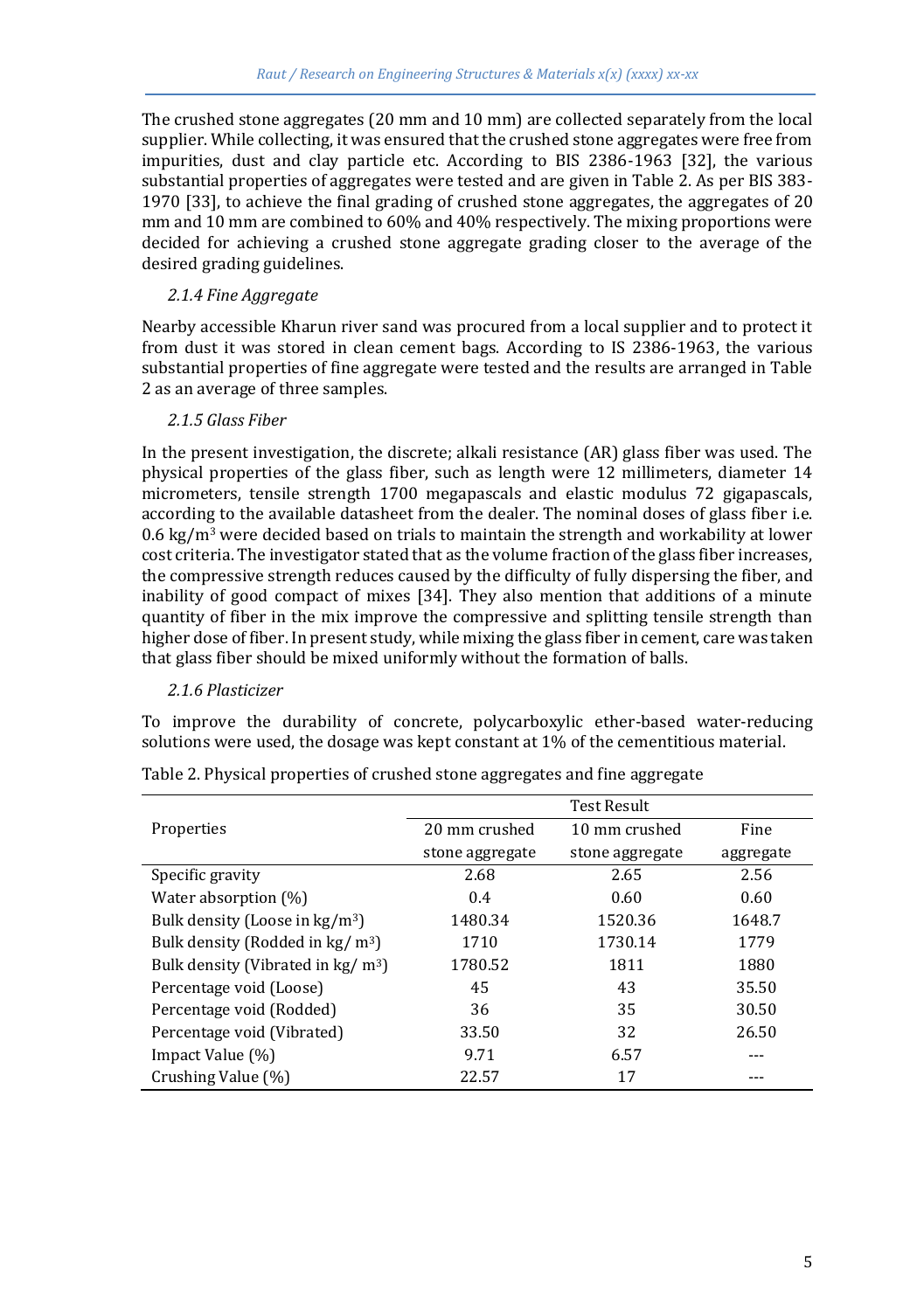## **2.2. Concrete Mix Proportions and Sample Preparation**

To understand the effect of fly ash as a partial replacement material for cement and fine aggregate together with glass fiber, the mix design was prepared using 0.40 W/C ratios and mix percentages are specified in Table 3. In the present study, 20% and 40% cement was replaced by fly ash on a weight basis while 20% and 40% fine aggregate was replaced by fly ash on a volume basis.

Total 10 mixes were designed for 0.40 W/C including control mix, mix with glass fiber and mixes with a fly ash as a partial substitute material for cement and fine aggregate together with glass fiber. The control concrete mix is represented as Cx-y and concrete with glass fiber is represent as Fx-y. Here 'x' represents a percentage replacement for cement and 'y' represents a percentage replacement for fine aggregate. The specific gravity of cement was higher than the specific gravity of fly ash. The volume of fly ash was more than the volume of replaced cement. Hence, to counterbalance the total volume, the quantity of fine aggregate was reduced keeping the crushed stone aggregate same. The glass fiber content remained constant for all mixtures. According to IS 10262: 2019, when the cement was replaced by fly ash, the cementitious material increased by 10%. The crushed stone and fine aggregate used in this study were in a saturated surface dry condition.

| <b>MIX</b>  | Cement<br>(kg) | Fly ash<br>(kg) | Crushed<br>stone<br>aggregate<br>(kg) | Fine<br>aggregate<br>(kg) | Water<br>(kg) | Glass<br>Fiber<br>(kg) | Admixture<br>(kg) |
|-------------|----------------|-----------------|---------------------------------------|---------------------------|---------------|------------------------|-------------------|
| $Co-0$      | 418.5          | $\theta$        | 1102                                  | 732                       | 167.40        | 0.0                    | 4.18              |
| $F_{0-0}$   | 418.5          | $\mathbf{0}$    | 1102                                  | 732                       | 167.40        | 0.6                    | 4.18              |
| $F_{20-0}$  | 368.4          | 92              | 1102                                  | 685                       | 167.40        | 0.6                    | 4.18              |
| $F_{40-0}$  | 276.5          | 184             | 1102                                  | 671                       | 167.40        | 0.6                    | 4.18              |
| $F_{0-20}$  | 418.5          | 150             | 1102                                  | 557                       | 167.40        | 0.6                    | 4.18              |
| $F_{0-40}$  | 418.5          | 293             | 1102                                  | 383                       | 167.40        | 0.6                    | 4.18              |
| $F_{20-20}$ | 368.4          | 230             | 1102                                  | 522                       | 167.40        | 0.6                    | 4.18              |
| $F_{40-20}$ | 276.5          | 319             | 1102                                  | 510                       | 167.40        | 0.6                    | 4.18              |
| $F_{20-40}$ | 368.4          | 366             | 1102                                  | 360                       | 167.40        | 0.6                    | 4.18              |
| $F_{40-40}$ | 276.5          | 453             | 1102                                  | 351                       | 167.40        | 0.6                    | 4.18              |

Table 3. Concrete mix proportions for a  $1m^3$  concrete (0.40 W/C)

All the ingredients of concrete for different mixes were uniformly mixed in a laboratory mixer. Weigh batching was conducted for the required quantities of all the materials. For proper mixing of glass fibers, the filaments of fibers were separated by hand and mixed with cement only. While mixing the fibers, proper care was taken that no balling of fibers should be created inside the mix. For proper mixing of the materials, firstly crushed stone and fine aggregates were mixed in a mixer for about two to three minutes. Water and superplasticizer were weighed and properly mixed in one container. A measured amount of cement was then poured into the mixer along with 50% of water, for proper mixing of materials the mixer was rotated for another two to three minutes. The 25% of water with superplasticizer was again poured inside the mix and rotated for two to four minutes in the mixer to get a homogeneous mix. The concrete mixed materials inside the mixer were taken out in a mixing tray. The remaining 25% of water was added to the rotating mixer for removing the cement and other concrete ingredients sticking to the inside of the mixer. At last, all the concrete materials in the mixing tray were properly mixed. Within 10 minutes of final mixing, the workability of mixture was measured via slump cone test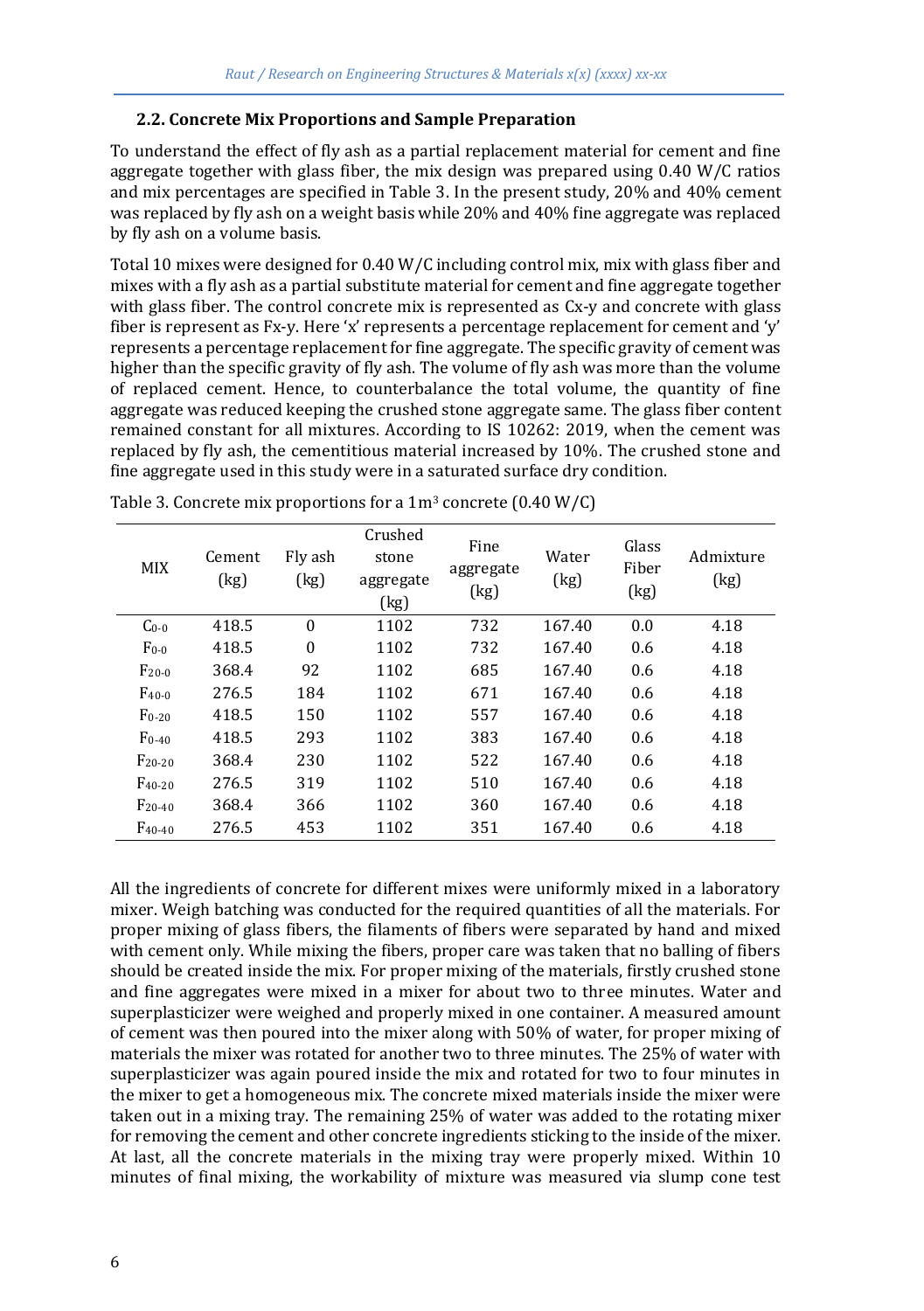followed by rheology test. The cube moulds of size 100 mm X 100 mm X 100 mm were filled in three different layers and slightly vibrated on the vibration table to eliminate the air bubbles and voids inside the concrete. All the samples were finished with a steel trowel after casting. Using wet gunny bags all the filled moulds were properly covered and demoulded after 24 hours. After de-moulding of concrete cubes, they were submerged in a water curing tank for a period of 7, 28, 56 and 119 days.

### **2.3. Test on Fresh Concrete**

To check the outcome of proposed mixes on the fresh properties of concrete, rheology and slump cone tests were performed. Especially attention was given to the behavior of workability and rheology of fresh concrete mixes. By using a rheometer as shown in Figure 3, yield stress and viscosity were measured for all 10 mixes and the results are tabulated in Table 4. Under stress conditions, to study the flow of material or deformation is termed as rheology, which generally consists of yield stress and viscosity. To begin the flow of a material, the minimum stress required is known as yield stress while viscosity is the resistance to the flow of the material. Rheological parameters help to illustrate the workability, placeability, compactability, finishability, flowability and pumpability of freshly mixed cementitious materials. The rheometer consists of two probes with 90 mm length on both sides of the centre of the shaft. Firstly, the freshly mixed concrete was poured into a container as shown in Figure 3 (a) and then inside the shaft of the container, the rheometer was placed as shown in Figure 3 (b). Then an input profile was chosen and stored in the smartphone which is supplied with a rheometer. By turning on the blue-tooth of the smartphone (used as a remote control) all the input commands of the rheometer are provided. With corresponding time, the rheometer recorded the torque at different locations, and for further analysis; the graphical measurements in the smartphone were transferred to the computer. The rheology is mainly used for such materials whose flow properties are difficult. Rheology expresses the workability in terms of numeric value which is more accurate and reliable than the slump cone test.



(a) Concrete mix in rheometer container (b) Rotating rheometer in concrete mix

Fig. 3 Working of rheometer test apparatus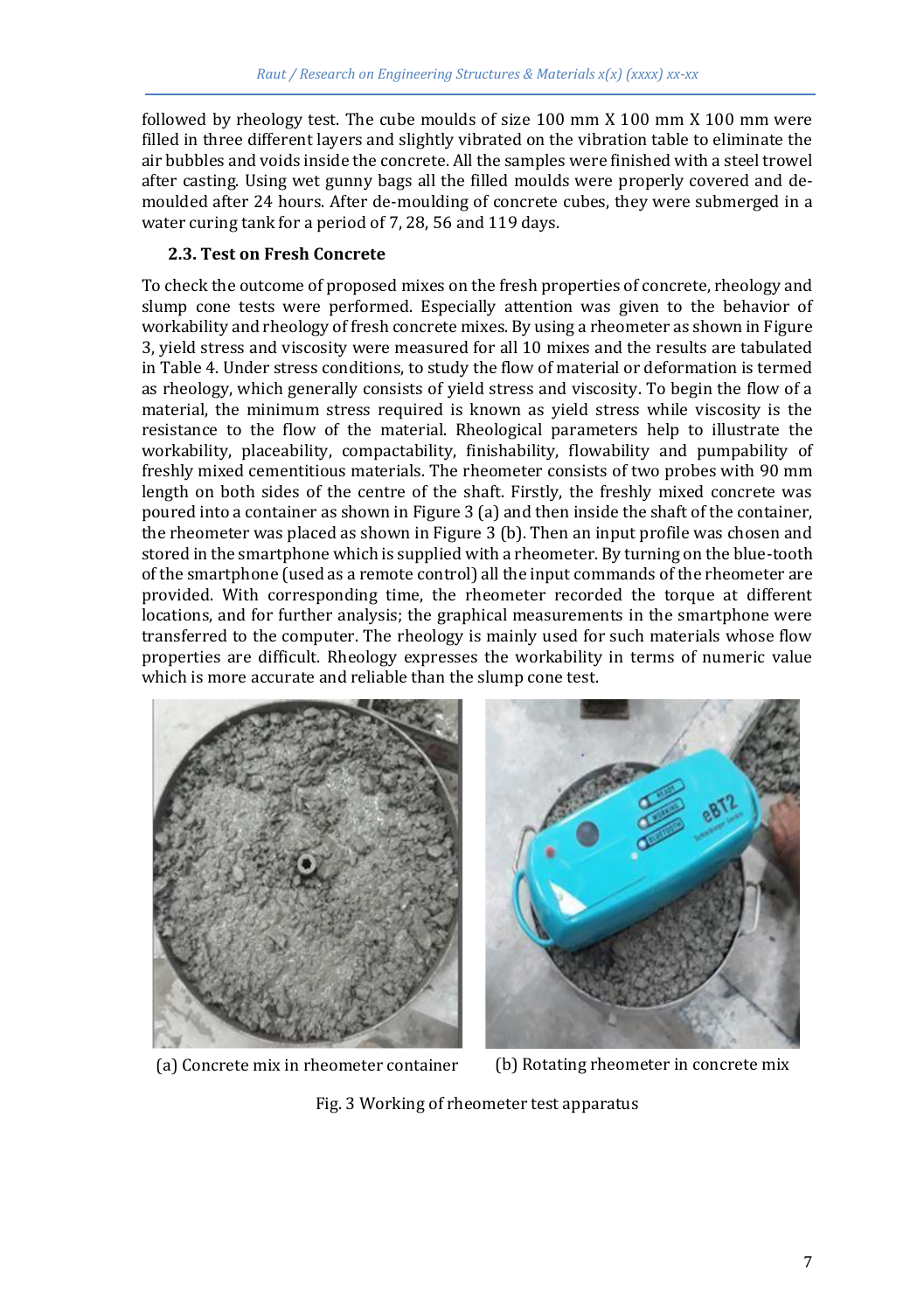#### **2.4. Test on Harden Concrete**

For all 10 concrete mixes, the 100 mm x 100 mm x 100 mm cubes were tested for the required tests. The 160 cubes were tested for bulk electrical resistivity (ER) test and ultrasonic pulse velocity test (UPV) and same 160 cubes were tested for compressive strength by using a compressive testing machine at the age of 7, 28, 56 and 119 days. For the carbonation test, separate 40 cubes were tested at 28 days of curing period only. For each mix on each curing period, 4 cubes were tested for each test. Total 200 cubes were cast and tested for all 10 concrete mixes at different curing periods for different tests. To measure the ER of concrete cubes, a two-probe laboratory method was used. In this method, the soaked cubes were shifted between two similar metal plates of ER meter with a damp sponge placed on the bottom and the top face of the cube to provide contact between the concrete surface and electrode plates as shown in Figure 4 (a). By applying a small, irregular current at the proposed frequency, the voltage between the two ends of the concrete sample was measured. The electrical resistivity monitor displayed the impedance value (Z), through this impedance value, the resistivity of concrete was determined according to Eq. (1). The Simplified illustration of ER is shown in Figure 4 (b). This method gives a better suggestion of concrete electrical resistance as current is flown through the bulk of concrete.

$$
\rho = \frac{A}{L}Z\tag{1}
$$

Wherein, "*ρ"* is the resistivity of a concrete mix (Ωcm), "A" is the cross-sectional area of the specimen (cm<sup>2</sup>), "L" is the length of the sample (cm) and "Z" is the impendence (Ω). By using Eq. (1) the result of ER are calculated and shown in Figure 8.



(a) ER equipment with concrete cube (b) Illustration of ER (Component)

Fig. 4 Arrangement of Electrical Resistivity Meter.

UPV test gives an idea about the strength, density and porosity of concrete. The UPV consists of computing the time travel of the pulse of longitudinal ultrasonic wave transient throughout the concrete sample. As per IS 13311 (Part-1) 1992 the results of UPV are calculated and shown in Figure 8. The UPV tester consists of two transducers and a monitor screen. To level and smoothen the rough surface area of the concrete cube, grease or petroleum jelly was applied on two opposite faces of the cubes. After that, the transmitting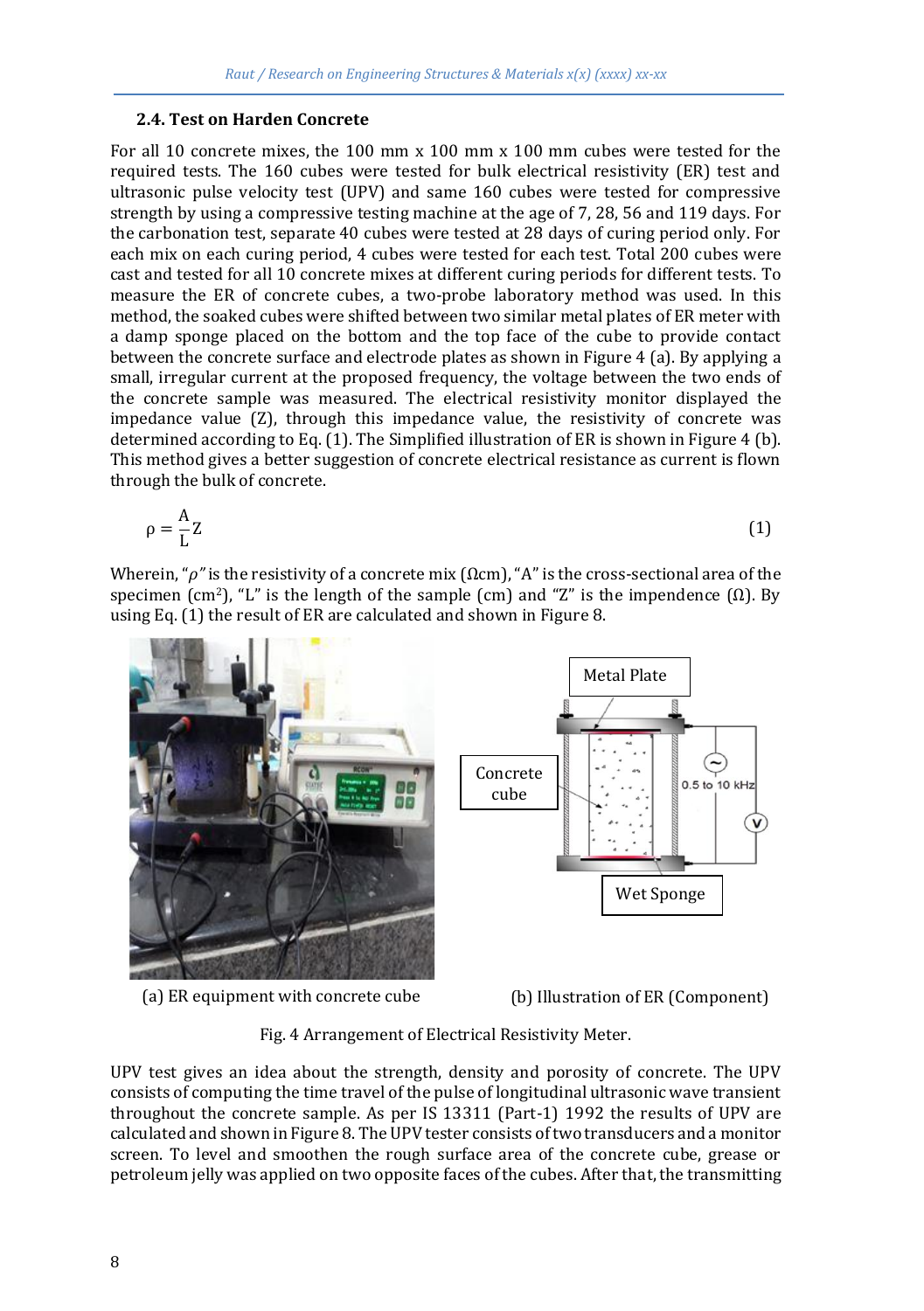and receiving transducers were touched on both the sides of cubes to measure the time travel. In the transmitting transducer  $(T_X)$  the ultra-pulses of natural frequency within the range 20 kHz to 150 kHz were produced, which travel through concrete and then detected by receiving transducer  $(R<sub>x</sub>)$  as shown in Figure 5 (a). The travel time period among the beginning of a pulse created at the passing transducer and the beginning of its arrival at the collecting transducer was measured and displayed on a monitor as shown in Figure 5 (b). With the help of the displayed value of travel time (T), the pulse velocity was determined by using Eq. (2).

$$
V = \frac{L}{T}
$$
 (2)

To determine the carbonation resistance of the proposed concrete, 4 sample cubes measuring 100 mm x 100 mm x 100 mm were formed from each mix, a total of 40 cubes were formed for 10 different mixes and cured for 28 days. After curing, all cubes were taken out from the curing tank and allowed to dry at normal temperature. The air-dried cubes were placed in a carbonation chamber for 28 days. The "one week-time exposure of concrete specimen inside the carbonation chamber is to some extent equal to 12 months exposition beneath natural environment" [35]. According to this, in the present study, 28 days of cubes in the carbonation chamber gives an equivalent result after 4 years of concrete. The dose of temperature was kept at  $35^{\circ}$ C, carbon dioxide (CO<sub>2</sub>) at a rate of 5% and humidity at 70% as shown in Figure 6 (a). After 28 days of accelerated carbonation, the cubes were removed from the carbonation chamber and broken into two parts. To measure the depth of carbonation, a phenolphthalein indicator was applied on the broken surface of concrete cubes. On application of phenolphthalein indicator, pink colour was observed in an uncarbonated portion and in the carbonated portion, no change was seen as shown in Figure 6 (b). By using a measuring scale, the depth of carbonation was measured as shown in Figure 6 (c) and the results are shown in Figure 10. From the carbonation test, it can be concluded that fly ash as a partial sand replacement is very effective to reduce the carbonation depth of concrete. Wherein, "*V*" represents the ultrapulse velocity, "L" represents the sample length and "T" represents the time travel.



Fig. 5 Arrangement of Ultrasonic Pulse Velocity Test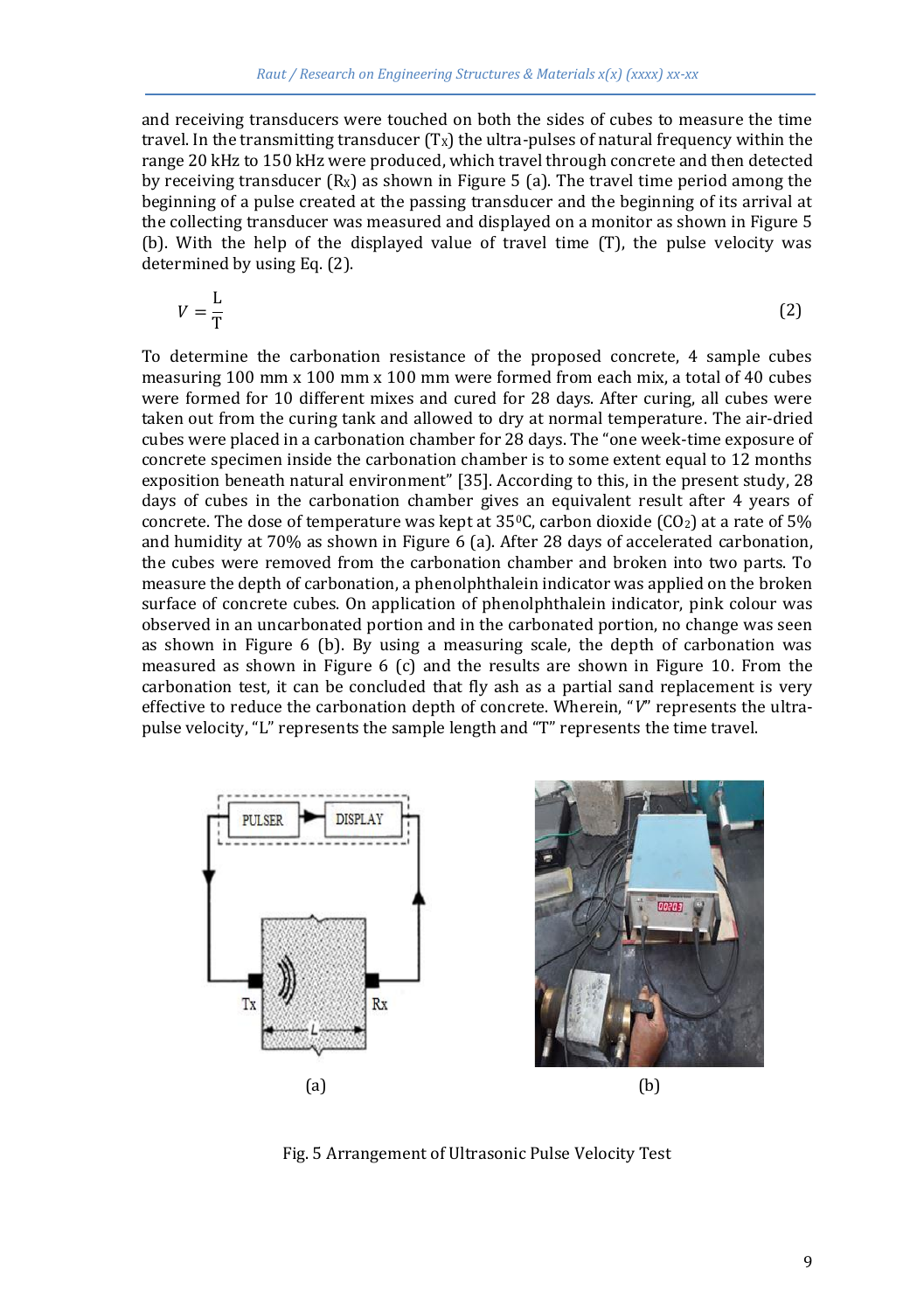

## **3. Result and Discussions**

## **3.1. Workability and Rheology**

By using a 0.40 water-cement ratio, all the mixes were prepared and the influence of fly ash together with the glass fibers on the workability and rheology parameters of the concrete was measured concerning the slump, yield stress and viscosity as shown in Table 4. According to the current investigation, it is seen that, glass fiber in the mix decreased the workability of concrete in contrast to the control mix. Also, the inclusion of glass fiber without any replacement in the mix signified that the yield stress and viscosity increased by 14.62% and 12.40% respectively than control concrete. The decrease in workability and increase in the yield stress and viscosity is due to the presence of glass fiber in mix which hinders the flow-ability of freshly mixed concrete [36]. It is also observed that as an alternative of cement increases by fly ash together with glass fiber, the workability of concrete also increases and is found to be 18.36% for higher replacement (40%) than control concrete. Similarly, the rheological parameters like yield stress and viscosity decreased 36.98% and 29.85% respectively than control concrete. The increase in workability and drop in yield stress and viscosity accounts due to the addition of fine grain fly ash which is spherical in shape and acts as a ball bearing effect which reduced internal friction and increases the flowability of fresh concrete [37]. In combined replacement, when 40% cement and 20% sand were replaced by fly ash together with glass fiber the slump was observed up to 14.28% more and yield stress and viscosity was observed as 31.69% and 29.43% respectively lower than all control mix.

| Mix         | $Slump$ (mm) | Yield Stress $(\tau_0)$ | Viscosity $(\mu)$ |
|-------------|--------------|-------------------------|-------------------|
| $Co-0$      | 49           | 356.54                  | 19.16             |
| $F_{0-0}$   | 46           | 408.67                  | 21.50             |
| $F_{20-0}$  | 53           | 281.65                  | 16.18             |
| $F_{40-0}$  | 58           | 224.67                  | 13.44             |
| $F_{0-20}$  | 49           | 373.28                  | 19.44             |
| $F_{0-40}$  | 42           | 426.34                  | 21.96             |
| $F_{20-20}$ | 51           | 310.62                  | 16.87             |
| $F_{40-20}$ | 56           | 243.54                  | 13.52             |
| $F_{20-40}$ | 43           | 446.32                  | 22.36             |
| $F_{40-40}$ | 37           | 591.54                  | 26.53             |

Table 4 Result of slump and rheology test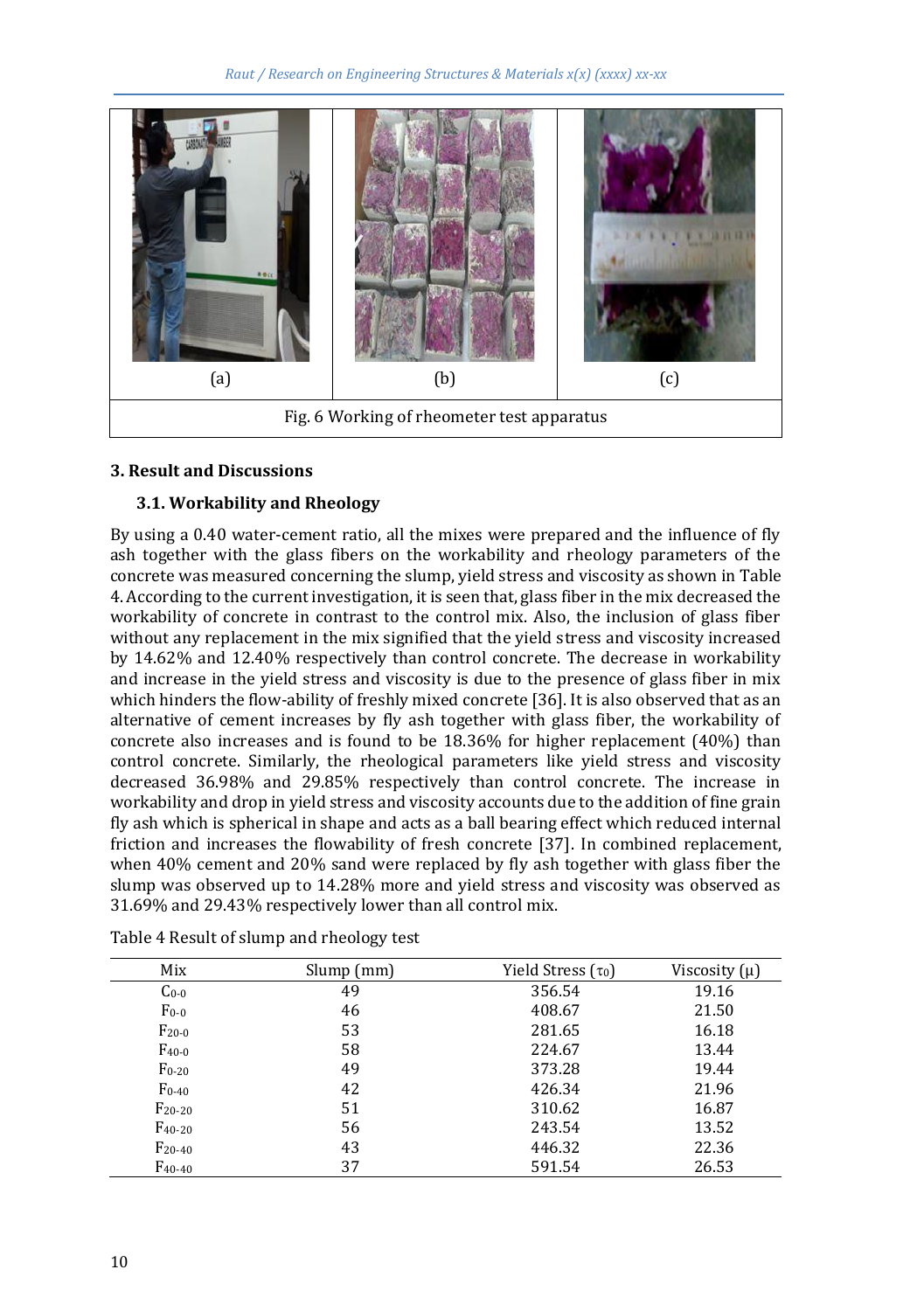### **3.2. Compressive Strength**

The compressive strength was calculated for 10 concrete mixes over 40 cubes for a 0.40 W/C ratio. Figure 7 shows the result of the compressive strength of various mixtures with diverse curing periods. The result shows that by adding 600  $g/m^3$  glass fiber to the mix, the compressive strength at 7, 28, 56 and 119 days of curing period increased by 4.88%, 5.08%, 5.53% and 5, 63% respectively over normal concrete. Plain concrete possesses low tensile strength and low tensile strain capacities i.e. brittle materials due to which cracks are inherently present in concrete even before loading. On the other hand, glass fiber has high tensile strength and high modulus of elasticity which are discontinuous and most commonly arbitrarily dispersed throughout the mix. Glass fiber in the cementitious matrix provides a bridge for stress to transfer across the cracks, which results in a decrease in the propagation of cracks in the fresh mix and increased the strength of concrete [38].

From the present analysis, it is examined that when 20% of cement was substituted by fly ash, slight strength reduced at 7 days but after 7 days the strength developed at an elevated rate than control concrete  $(C_{0-0})$  and concrete with glass fiber  $(F_{0-0})$ . The 28 days strength improved by 11.65% while 119 days strength increased by 17.50% over control concrete. As the curing period increases, strength also increases due to slow and continuous pozzolonic reaction of fly ash mixes. The strength of concrete continuously increases, which could be attributed to the late gain of strength from the fly ash in the system [39- 40]. The key finding of the present investigation is that even at 40% cement replacement by fly ash together with glass fiber, 56 days strength of mix  $(F_{40-0})$  is almost equal to 28 days strength of control mix  $(C_0, 0)$ . From the test result, it may be concluded that it is possible to achieve 28 days strength of control mix at 56 days for the same W/C ratios even at 40% cement replacement by fly ash together with low doses of glass fiber, which reduced nearly 153 kg/m<sup>3</sup> of cement and consume a higher amount of fly ash and makes the concrete more sustainable by using the proposed method. The reduction in strength observed for 20% cement replacement at an early age (7 days) is because of slow pozzolanic reaction of a fly as compared to that of cement at the initial stage. At a later age, the increase in strength of concrete is due to the reaction in between hydrated calcium hydroxide in concrete and silica present in fly ash resulting in improved pore allocation in the mix. Finer fly ash offered a better particle packing effect, the unhydrated fine fly ash act as micro filler in the concrete which also improves the compressive strength of concrete [41].

The test results reveal that with an increasing percentage of fine aggregate replacement by fly ash, the compressive strength increased even at 7 days of curing period. When 40% of fine aggregate was replaced by fly ash  $(F<sub>0-40</sub>)$  the compressive strength increased by 29% over the control mix at curing period of 28 days. The significant finding is that the compressive strength for 20% sand replacement by fly ash was nearly 2% higher than the compressive strength for 20% cement replacement by fly ash at 28 days. The increment in strength for fine aggregate replacement is due to the formation of extra CSH gel which reduced the pores inside the mixture [42]. The increase in strength due to fine particles is dominant which offered a better particle packing effect than sand particles hence, in sand replacement mixes better compressive strength observed over control and cement replacement mixes. For combined replacement, when 20% of cement and 40% of sand are replaced by fly ash together with glass fiber  $(F_{20-40})$  best result is obtained than all other mixes. The increase in strength was observed as 36.33% more at the age of 28 days when compared to control concrete  $(C_{0-0})$  as shown in Figure 7. The strength improvement in combined replacement  $(F_{20-40})$  is because of the formation of extra calcium silicate hydrates (C-S-H) gel in fly ash based concrete and better particle packing arrangement, as it increases the microstructure by reducing the voids inside the concrete.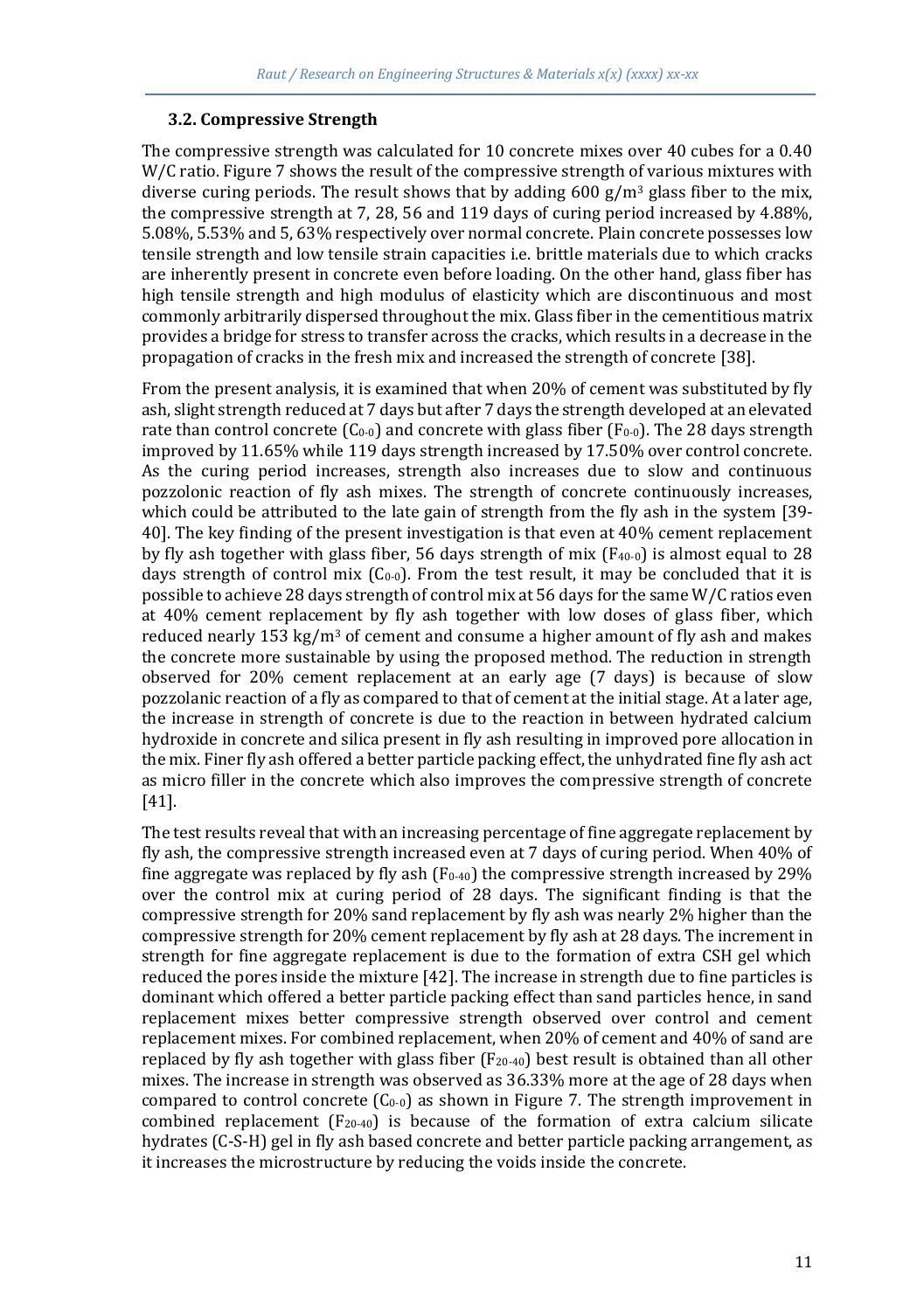

Fig. 7 Effect of separate and combine replacement of cement and sand by fly ash along with glass fiber on compressive strength over control concrete at different curing period

#### **3.3. Bulk Electrical Resistivity**

Electrical resistivity (ER) is generally dependent on the concrete microstructure like pore size and interconnection shape. It is observed that when 0.6 kg/m<sup>3</sup> of glass fiber is added to the mix the ER value increased nearly 11.75% than the control mix when the sample tested at 28 days. The discrete and randomly distributed glass fibres in the mix act as a crack arrester and hence reduce the permeability of concrete, resulting in increased electrical resistivity. The ER values for 7, 28, 59 and 119 days of curing periods are shown in Figure 8. From the test result it is seen that when separate 20% and 40% cement is replaced by fly ash together with glass fiber, the ER values increased by 28.50% and 49.20% respectively for a 0.40 water-cement ratio at 28 days of curing period. Fly ash as cement replacement material improved the particle packing which improve the microstructure of concrete, hence the ER values increased as cement replacement by fly ash increased.

In sand replacement mixes the ER values are more improved than cement replacement mixes. For 20% and 40% sand replacement, the ER values increased by 28.57% and 49.20% respectively at 28 days. The enhancement in ER result is due to extra finer contents which improve the packing density. When combine 20% cement and 20% sand  $(F_{20-20})$ were replaced by fly ash, ER values increased up to  $52.78\%$  than the control mix ( $C_{0-0}$ ). While for 40% cement and 40% sand replacement  $(F_{40-40})$  the ER increased by 54% than control mix. In combine replacement, ER increased due to high amount of fly ash in concrete producing additional C-S-H gel which fills the voids inside the concrete. As well as finer fly ash fill the capillary pores which will be filled by water in control concrete. Hence combined replacement of cement and fine aggregate by fly ash together with glass fiber shows better results than other mixes.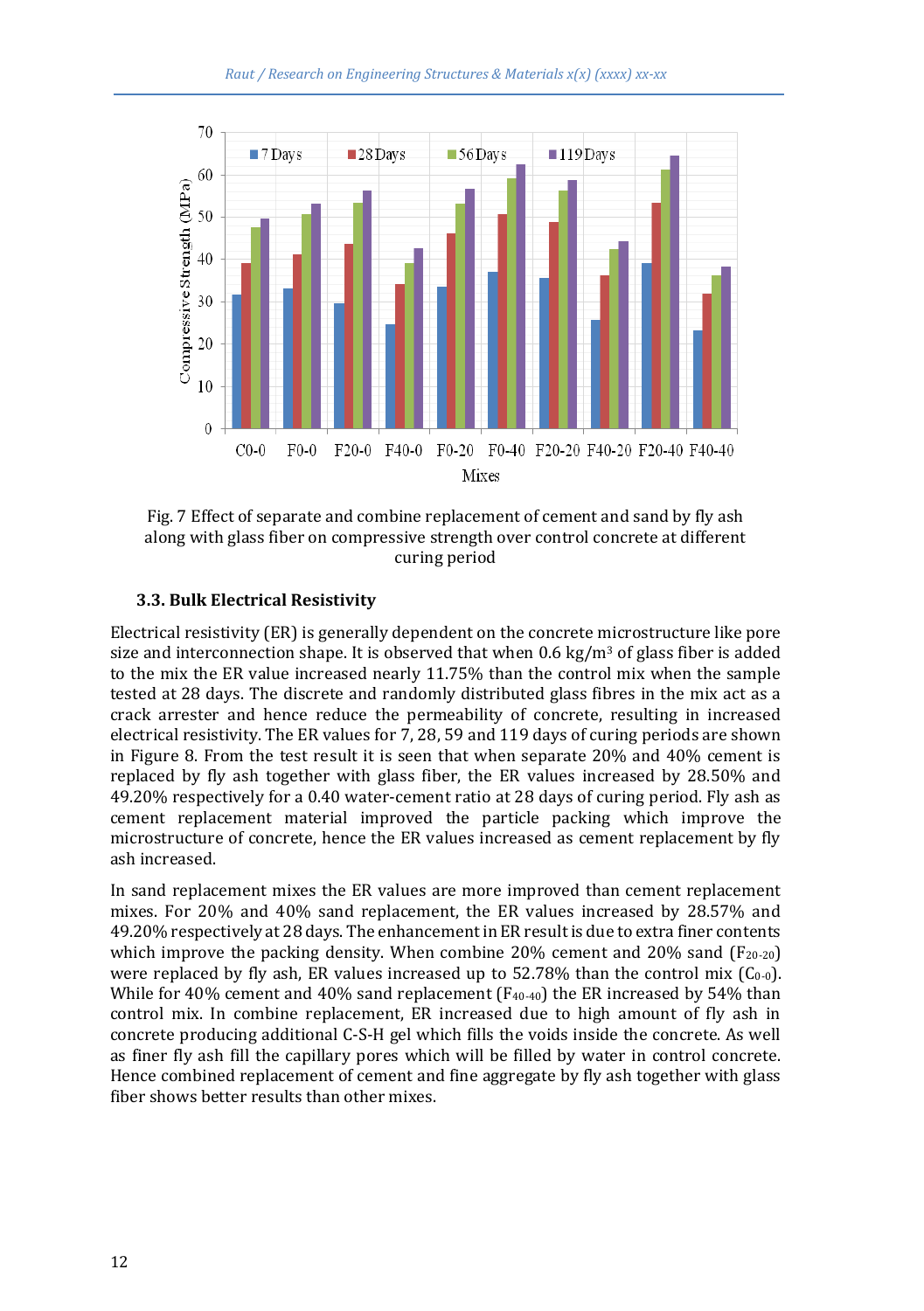

Fig. 8 Effect of separate and combine replacement of cement and sand by fly ash along with glass fiber on electrical resistivity over control concrete at different curing period

#### **3.4. Ultrasonic Pulse Velocity**

From a durability point of view, ultrasonic pulse velocity (UPV) is a very useful method that gives the idea about particle packing, homogeneity and quality of a structure. In the present investigation, the UPV values of various mixes reflect minor changes but higher changes in electrical resistivity (ER) were observed for the same mixes. The inclusion of 0.6 kg/m<sup>3</sup> of glass fiber in concrete improve the UPV values by 0.98% and 1.35% at 28 and 119 days respectively over the control mix. From the experimental investigation it is seen that as the percentage of cement replacement by fly ash increases, the UPV values also increased over the control mix. For  $40\%$  cement replacement along with glass fiber (F<sub>40-0</sub>), the UPV increased up to 3.86% at the curing period of 119 days. The UPV values for different curing periods are shown in Figure 9. Fly ash produced more CSH gel which fills the voids inside the concrete. Also, finer fly ash improves the particle packing than cement particles due to which UPV increases as cement replacement by fly ash increases. While 40% sand was replaced by fly ash together with glass fiber the UPV values increased 3.35% to 6.94% at the curing period of 7 to 119 days respectively over the control mix.

Meanwhile, sand is replaced by fly ash together with glass fiber, the UPV values increased, which maybe because of the availability of additional finer fly ash in the mix which form additional CSH gel and reduce the voids inside the mix [43]. Also, coarser material (Sand) was replaced with finer material which improved the microstructure of concrete by increasing packing density. In view of the finer fly ash in concrete, the mix becomes denser than control concrete hence, UPV values increase as the proportion of sand replacement by fly ash increases. In combined mixes when cement and fine aggregate was replaced by fly ash together with glass fiber, the UPV values improved than control concrete  $(C_{0-0})$  and concrete with glass fiber  $(F_0, 0)$  as shown in Figure 9. For mix  $F_{20-20}$  and  $F_{40-40}$ , the UPV values increased by 5.57% and 8.68% respectively at the age of 119 days than the control mix.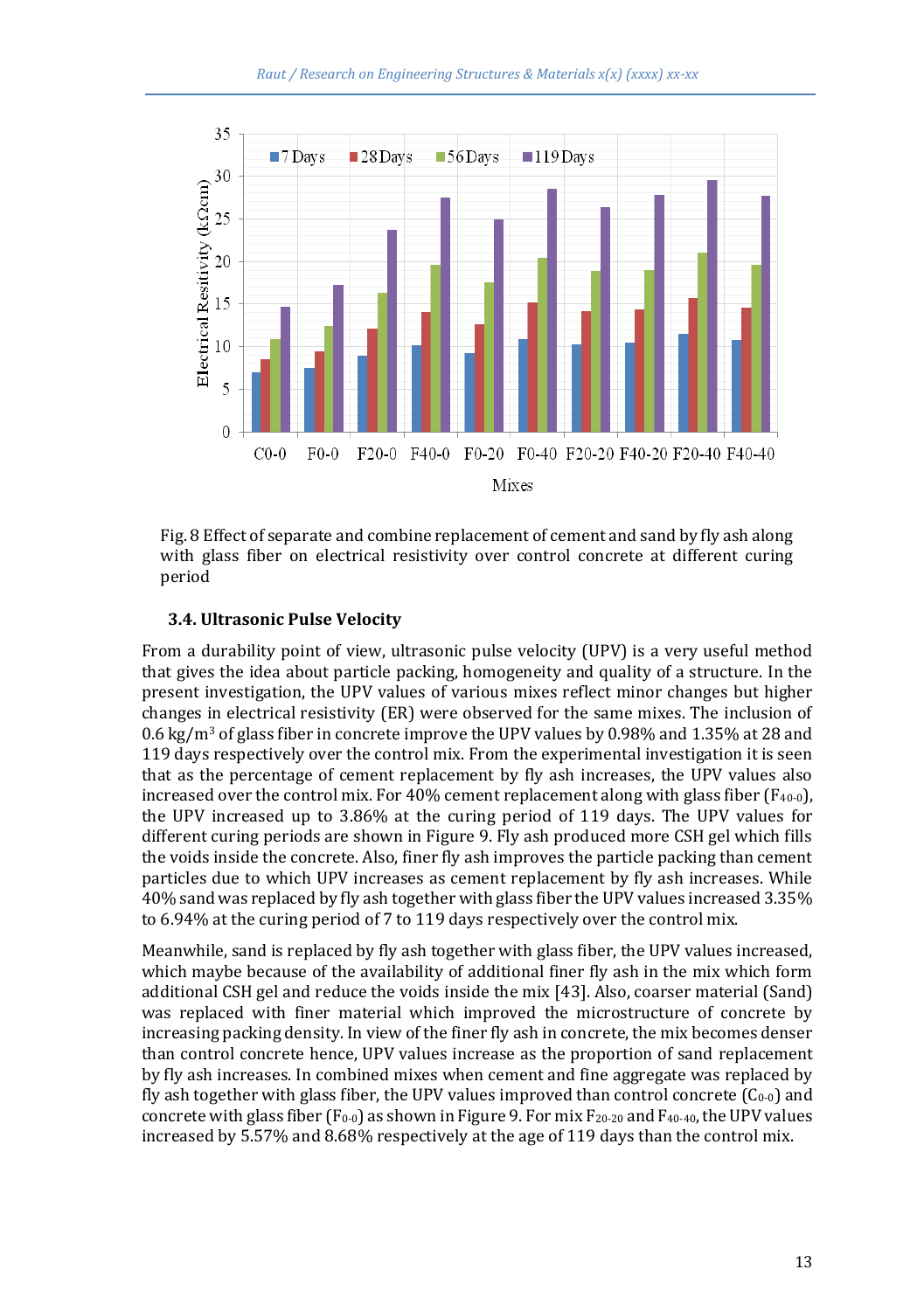

Fig. 9 Effect of separate and combine replacement of cement and sand by fly ash together with glass fiber on U.P.V. over control concrete at different curing period.

#### **3.5. Carbonation Test**

From carbonation test, it is seen that the addition of glass fiber in the mix reduced the carbonation depth by 12% over control concrete when samples were placed in a carbonation chamber for 28 days. The anti-cracking effect of glass fiber reduced the large number of microcracks in concrete which prevent the entry of  $CO<sub>2</sub>$  inside the concrete. Therefore, the addition of glass fiber in concrete reduced the depth of carbonation. From the experimental result it is also observed that as the cement replacement by fly ash increased, the carbonation depth also increased over control mix  $(C_0, 0)$  and glass fiber mix  $(F<sub>0-0</sub>)$ . When 20% and 40% cement is replaced by fly ash together with glass fiber  $(F<sub>20-0</sub>$  and  $F_{40-0}$ ) the carbonation depth increased 2 times and 4.5 times more than the control mix. The expansion in carbonation depth is owing to the reduction of calcium hydroxide which reduced pH value and increased the depth of carbonation [44-45].

For sand replacement mixes, a positive result is observed on carbonation. The test result shows that as the percentage of fine aggregate replacement by fly ash increases, the depth of carbonation decreases than control mixes as shown in Figure 10. The reduction in carbonation depth was observed as 0.75 to 1.25 times more when 20% sand was replaced by fly ash together with glass fiber, while for 40% of sand replacement the reduction was up to 2 times more over control concrete  $(C_{0-0})$ . The carbonation depth reduced due to the total amount of carbona table constituents remains almost the same and the porosity decreases in sand replacement mix resulting in a reduction in carbonation depth observed than cement replacement mixes.

When combined cement and sand were replaced by fly ash together with glass fiber, the carbonation depth was slightly increased over control concrete  $(C_0, 0)$  as shown in Figure 10. In combined replacement, the rate of increasing carbonation depth observed is lower than when only cement is replaced by fly ash mixes. For mix  $F_{20-20}$  the carbonation depth increased by 1.5 to 2 times more when compared to control concrete. For mix  $F_{20-40}$  the carbonation depth slightly increased over control mix.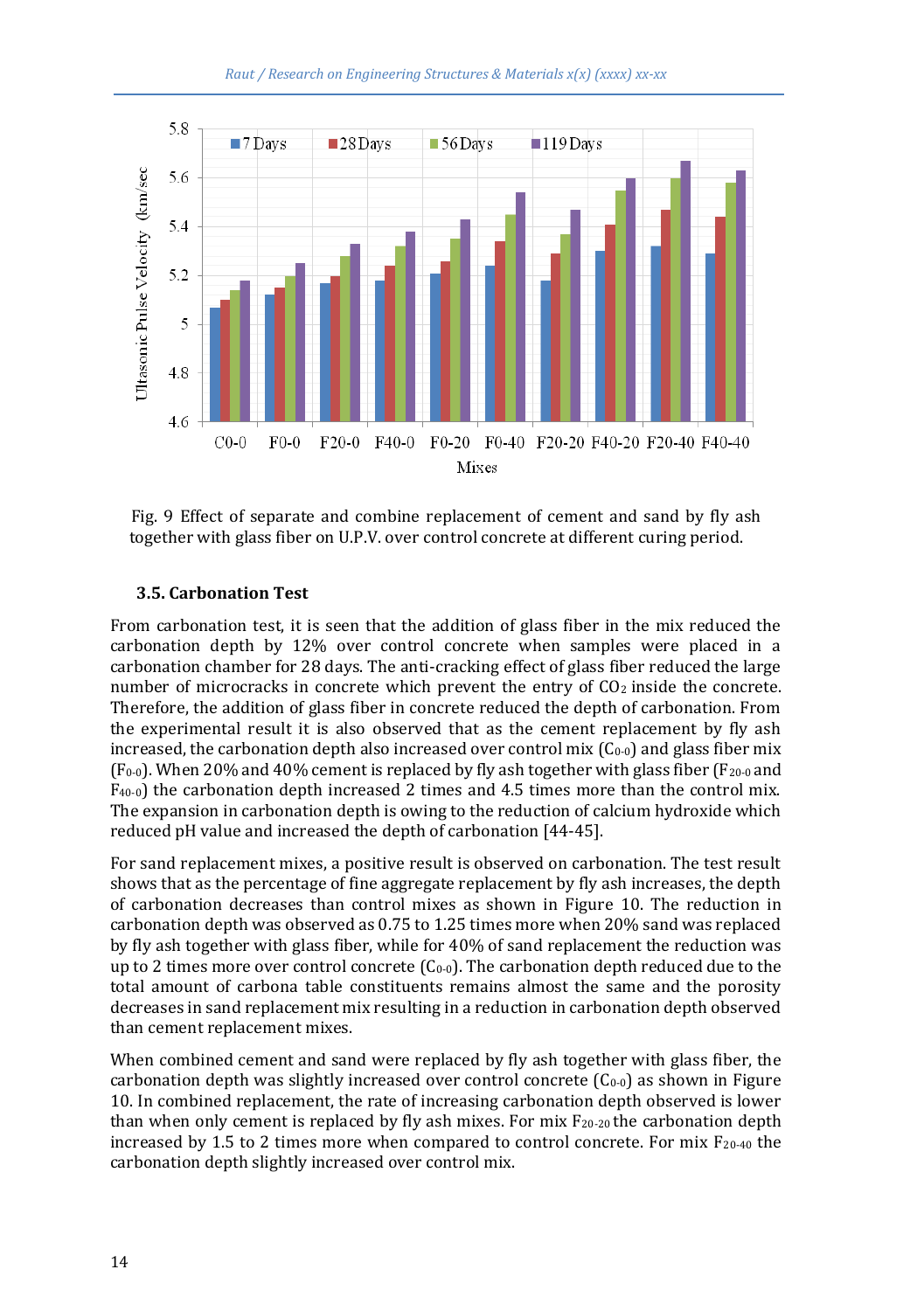

Fig. 10 Effect of separate and combine replacement of cement and sand by fly ash together with glass fiber on carbonation depth over control concrete at different curing period.

#### **4. Conclusion**

The prime purpose of the present research is an attempt to produce sustainable concrete by using available industrial by-products. The present research was taken up with the view to encourage the higher consumption of fly ash and minimize the use of cement and sand in concrete. Contactors are concerned about low early age strength because of the addition of fly ash as partial replacement materials for cement as well as a scarcity of sand in concrete. To address these concerns of contractors, glass fiber is used to compensate for the loss of early age strength in concrete when partial cement is replaced by fly ash. While partial replacements of sand by fly ash fulfil the requirements of sand for the construction industry, it also achieves higher strength and durability. The study was also taken up to curtail the use of cement and conserve locally available natural sand by utilizing the maximum quantity of fly ash available in the local region so that landfill area requirement for dumping the fly ash will be reduced. Supporting the test results, the subsequent conclusions were drawn to know the performance of proposed mixes by conducting different tests on fresh and hardened properties of concrete.

Based on the present investigation it is observed that adding  $0.6 \text{ kg/m}^3$  of glass fiber of whole volume of concrete, the slump height reduced by 6.12% and the yield stress and viscosity increased by 14.62% and 12.21% respectively than control mix. But loss of slump height due to inclusion of glass fiber is compensated by addition of fly ash in concrete. The carbonation depth reduced by 11.11%, while compressive strength, ER values and UPV values increased by 5.13%, 11.70% and 0.98% respectively at the age of 28 days than control mix.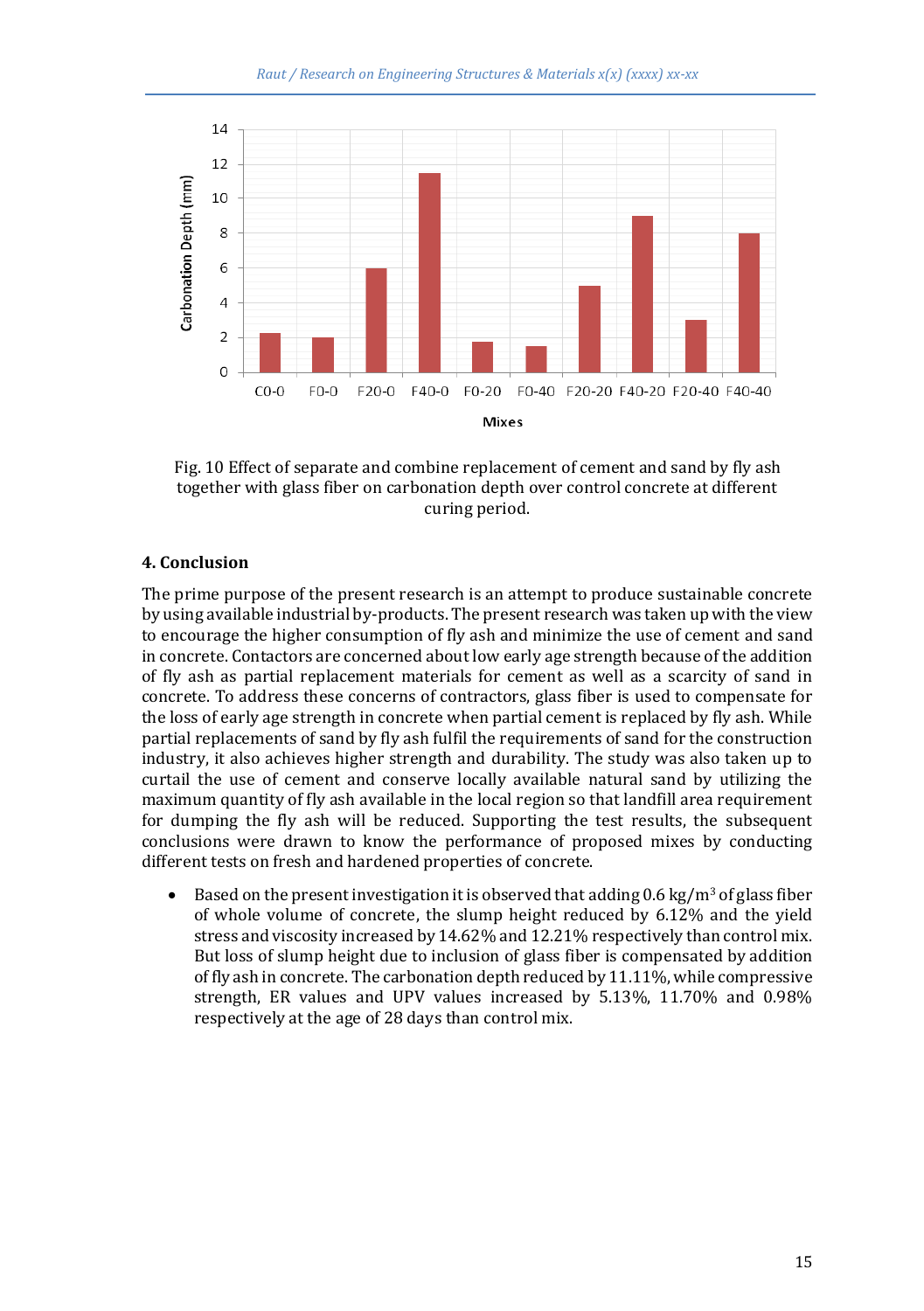- From the test result it is observed that when 20% of cement is substituted by fly ash in conjunction with fiber, the 28 days compressive strength, ER value and UPV improved by 11.65%, 38.90% and 2.40% respectively over control concrete. As the proportion of cement replacement by fly ash increased along with glass fiber, the workability and durability parameters increased while compressive strength decreased for higher replacement. For 40% cement replacement  $(F_{40-0})$  the workability, ER, UPV and carbonation depth increased by 18.36%, 49.20% and 2.74% and 4.5 times respectively than control mix at 28 days of curing period.
- The important finding from the proposed mixes is that, even at  $40\%$  cement replacement by fly ash together with glass fiber, the 56 days strength of mix  $(F_{40-0})$ is almost equal to 28 days strength of control mix  $(C_{0-0})$ . Based on the test results, it could be concluded that, it is feasible to attain 28-day compressive strength of control concrete at 56 days for the same W/C ratios even at 40% cement replacement by fly ash together with low doses of glass fiber and save nearly 153  $kg/m<sup>3</sup>$  of cement for preparing  $1m<sup>3</sup>$  of concrete.
- As the percentage replacement of sand by fly ash increased in conjunction with low volume of glass fiber, the carbonation depth reduces, on the other hand the compressive strength, ER and UPV values increased than control mixes and cement replacement mixes. For mix F<sub>0-40</sub> the carbonation depth reduced by 2 times more than control mix. The Compressive strength, ER and UPV values increased by 25.61%, 65.31% and 6.94% respectively up to the age of 119 days over control mix.
- In combine replacement of cement as well as fine aggregate by fly ash along with glass fiber, the mixes  $F_{20-20}$  and  $F_{20-40}$  shows better result of compressive strength and durability parameters than all other mixes. For mix  $F_{20-40}$  the compressive strength increased by 36.33%, ER values increased by 65.82%, UPV values increased by 7.25% and nearly equal result obtained on carbonation depth when compared to control mix at 28 days of curing period. Using proposed method, it is possible to consume higher amount of fly ash and make the concrete more sustainable and durable.
- From the current research, it could be concluded that the addition of fly ash as cement replacement together with a small dose of glass fiber improves the durability of concrete in terms of ER and UPV. Also, sand replacement by fly ash together with glass fiber further improves the durability of concrete in terms of ER, UPV and CD. Fly ash in concrete improved the microstructure and proper bonding of fiber with a matrix which increased the durability of concrete. Hence partial replacement of cement and fine aggregate by fly ash together with glass fiber results in durable concrete.
- For combine replacement, up to 20% cement and 40% sand by fly ash along with 0.6 kg/m<sup>3</sup> of glass fiber is strongly suggested in general practice use. Without hampering strength, durability and cost of concrete, it will consume a high volume of fly ash and minimize the amount of cement and natural sand and make the concrete more durable and sustainable.
- By using high-volume fly ash in concrete as a partial substitute material for cement and sand, we tend to rescue natural resources to maintain the green environment and increase the durability of the structure at the bottom potential cost.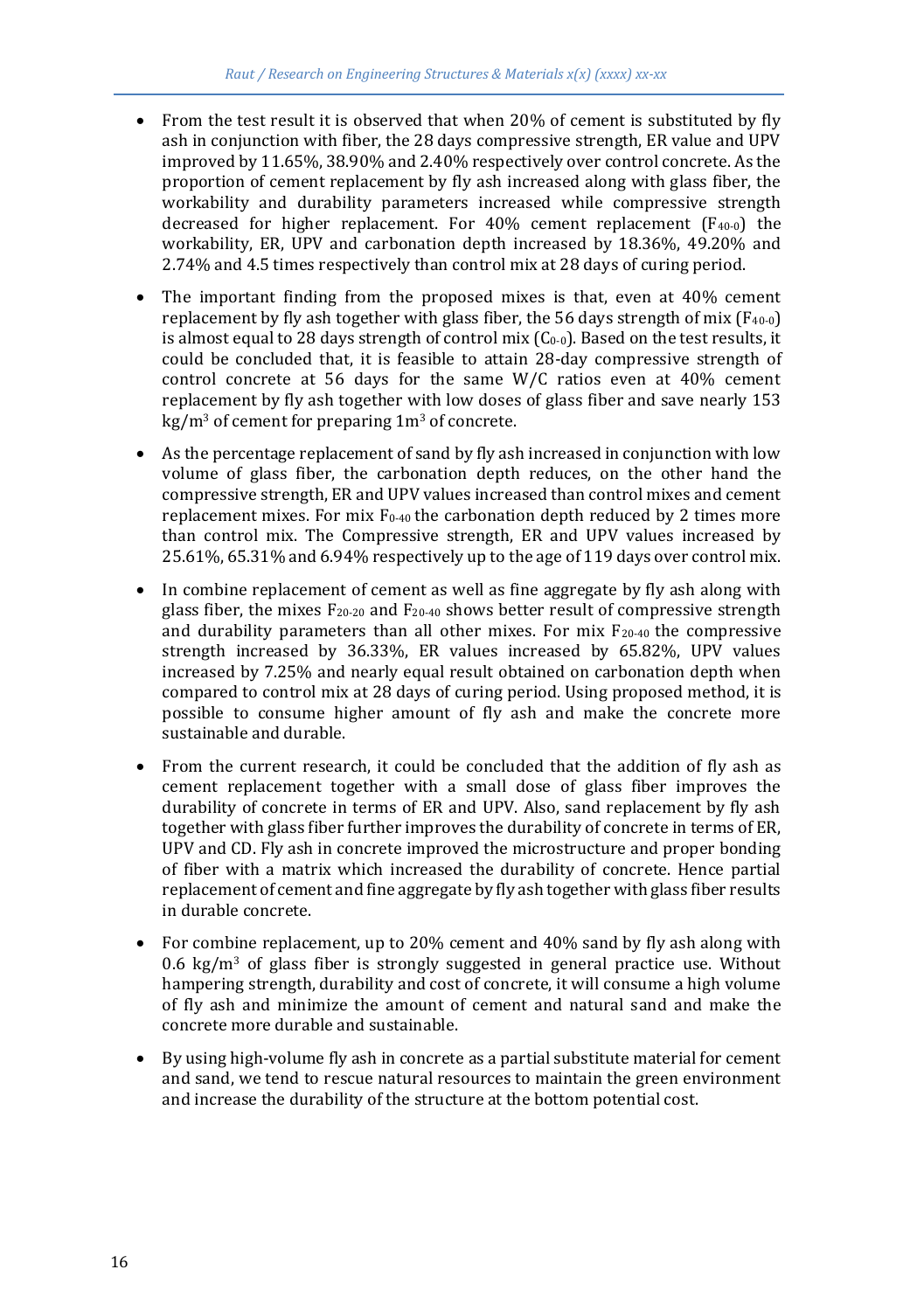## **5. Future Scope of Present Investigation**

Considering the surplus amounts of fly ash and use of limited amount of cement and availability of natural sand, the partial alternative of cement and natural sand by fly ash has economic and environmental benefits. The present investigations pertain to study on workability, durability and strength of concrete with separate and combine replacement of cement and natural sand by available fly ash in local region of India together with low doses of glass fiber for making durable and sustainable concrete. In context of the future scope of the present work could be as given below.

- Glass fiber has high tensile strength and arrests the cracks in the specific area and cracks propagation of concrete, hence self-healing capacity may be checked for different mixes.
- For comparison of the results among proposed mixes single constant dose of admixture for all W/C ratios is intentionally used in present investigation. Different doses of admixture with different W/C ratios suggested on case-to-case basis.
- Fly ash as sand replacement up to 40% increases the concrete durability and strength. More than 40% sand replacement by fly ash is suggested to reduce the use of natural sand and increased the strength and durability of concrete.
- Partial replacement of cement and sand by available fly ash together with hybrid fiber is suggested to enhance the concrete strength and durability.

## **Acknowledgement**

I would like to thank, Civil Engineering Department NIT Raipur, for providing the facilities in the Concrete Technology Lab. I am very thankful to Dr. Sourabh Rungta, Director, Rungta College of Engineering & Technology Raipur, Chhattisgarh, India. I would like to also thank all the faculty and staff in the Department of Civil Engineering, NIT, Raipur for their help, inspiration and moral support, which have greatly contributed to the success of my work.

## **References**

- [1] Afrazi M, Yazdni M. Experimental study of sand-rubber mixture. 7th International conference on civil engineering, architecture and urban economic development, Iran 2009; 1-8. https://www.researchgate.net/publication/341495064 Experimental study of sand [-rubber\\_mixtures](https://www.researchgate.net/publication/341495064_Experimental_study_of_sand-rubber_mixtures)
- [2] Benhelal E, Zahedi G, Shamsaei E, Bahodori. Global strategies and potentials to curb CO<sup>2</sup> emission in cement industry. Journal of cleaner production. 2013; 51: 142-161. <https://www.sciencedirect.com/science/article/abs/pii/S0959652612006129>
- [3] Report on fly-ash generation at coal/lignite based thermal power station and its utilization in the country for the year 2019-2020. Central electricity authority, India, 2020. [https://cea.nic.in/wp-content/uploads/tcd/2021/01/flyash\\_2019-20.pdf](https://cea.nic.in/wp-content/uploads/tcd/2021/01/flyash_2019-20.pdf)
- [4] Singh Y. Report on fly ash utilization in India. The wealth waste. 2017. <http://www.wealthywaste.com/fly-ash-utilization-in-india>
- [5] Kwan, A, Li Y. Effects of fly ash microsphere on rheology, adhesiveness and Strength of mortar. Construction and building materials, 2013; 42: 137-145. <https://www.sciencedirect.com/science/article/abs/pii/S0950061813000780>
- [6] Mehta P, Monteiro P. High performance high volume fly ash concrete. Concrete: microstructure, properties, and material. 4th edition, New York, 2014:462-446, ISBN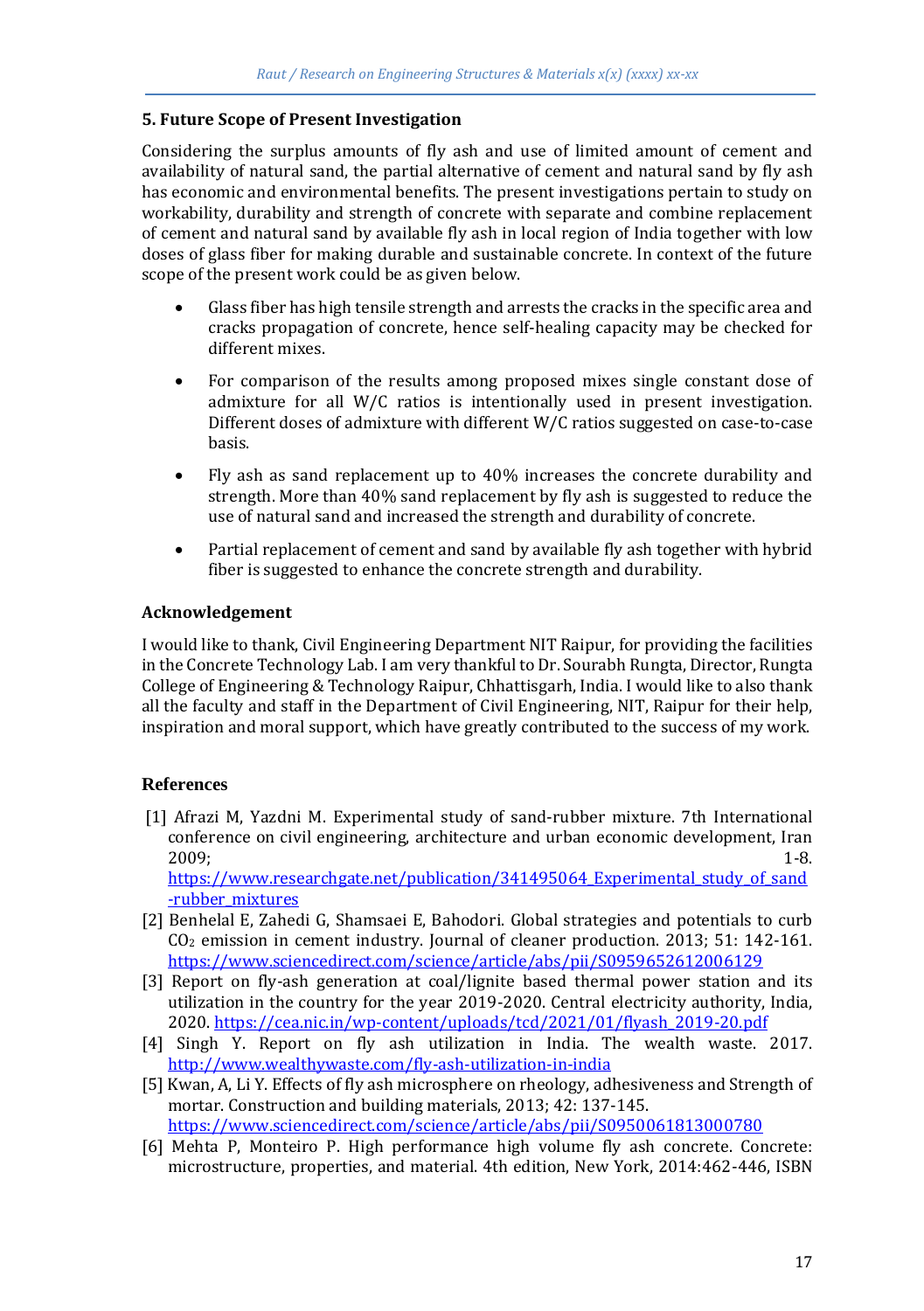780071797870

<https://www.accessengineeringlibrary.com/content/book/9780071797870>

- [7] Zheng D, Tang W, Li D, Ren C, Tang W. Study of high volume circulating fluidized bed fly ash on rheological properties of the resulting cement paste. Journal of construction and building materials, 2017; 135: 86-93. <https://www.sciencedirect.com/science/article/abs/pii/S0950061816320487>
- [8] Jalal M, Fathi M, Farzad M. Effects of fly ash and TiO2 nano particles on rheological, mechanical, micro Structural and thermal properties of high strength self compacting concrete. Journal of mechanics of materials. 2013; 61: 11-27. <https://www.sciencedirect.com/science/article/abs/pii/S0167663613000173>
- [9] Yoo DY, Kang ST, Yoon YS. Effect of fiber length and placement method on flexural behavior, tension-softening curve, and fiber distribution characteristics of UHPFRC, Journal of construction and building materials. 2014; 64: 67-81. <https://daneshyari.com/article/preview/257580.pdf>
- [10] Balakrishnan B, Awal A. Durability properties of concrete containing high volume malaysian fly ash. International journal of research in engineering and technology. 2014; 3(4): 529–533[. http://eprints.utm.my/id/eprint/59700/](http://eprints.utm.my/id/eprint/59700/)
- [11] Shaikh FUA, Supit SWM, Sarker PK. A study on the effect of nano silica on compressive strength of high volume fly ash mortars and concretes. Materials and Design. 2014; 60: 433–442.

<https://www.sciencedirect.com/science/article/abs/pii/S0261306914002933>

- [12] Saravanakumar P, Dhinakaran G. Strength characteristics of high-volume fly ashbased recycled aggregate concrete, Journal of material in civil engineering. 2013; 25(8): 1127–1133. [https://ascelibrary.org/doi/abs/10.1061/%28ASCE%29MT.1943-](https://ascelibrary.org/doi/abs/10.1061/%28ASCE%29MT.1943-5533.0000645) [5533.0000645](https://ascelibrary.org/doi/abs/10.1061/%28ASCE%29MT.1943-5533.0000645)
- [13] Aghabaglou AM, Ramyar K. Mechanical properties of high-volume fly ash roller compacted concrete designed by maximum density method. Construction and building materials. 2013; 38: 356–364. <https://www.sciencedirect.com/science/article/abs/pii/S0950061812006216>
- [14] Latha KS, Rao MV, Reddy SV. Estimation of GGBS and HVFA strength efficiencies in concrete with age. International Journal of Engineering & Advanced Technolology 2012; 2(2): 221–225.

<https://www.ijeat.org/wp-content/uploads/papers/v2i2/B0904112212.pdf>

- [15] Sounthararajan VM, Sivakumar A. Performance evaluation of metallic fibers on the low and high volume class F fly ash based cement concrete. International journal of engineering & technology. 2013; 5(2): 606–619. <https://www.researchgate.net/publication/285706228>
- [16] Siddique R. Properties of fine aggregate-replaced high volume class F fly ash concrete. Leonardo journal of sciences. 2013; 22: 79-90. [http://ljs.academicdirect.org/A22/079\\_090](http://ljs.academicdirect.org/A22/079_090)
- [17] Harasymiuk J, Rudzinski A. Old dumped fly ash as a sand replacement in cement composites. Journal of buildings. 2020; 10: 1-18. <https://doi.org/10.3390/buildings10040067>
- [18] Feng B, Liu J, Wei J, Zhang Y, Chen Y, Wang L, Chen Y, and Sun Z. Research on properties and durability of desalinated sea sand cement modified with fly ash. Case studies in construction materials. 2021; 15: 1-11. <https://www.sciencedirect.com/science/article/pii/S221450952100190X>
- [19] Topcu IB, Canbaz M. Effect of different fibers on the mechanical properties of concrete containing fly ash. Construction and Building Materials, 2007; 21: 1486–1491. <https://www.sciencedirect.com/science/article/abs/pii/S095006180600153X>
- [20] Raut MV, Deo SV. A parametric study on effect of fly ash together with fiber for sustainable concrete. International journal of civil engineering and technology. 2017; 8: 100-110[. https://iaeme.com/Home/article\\_id/IJCIET\\_08\\_03\\_010](https://iaeme.com/Home/article_id/IJCIET_08_03_010)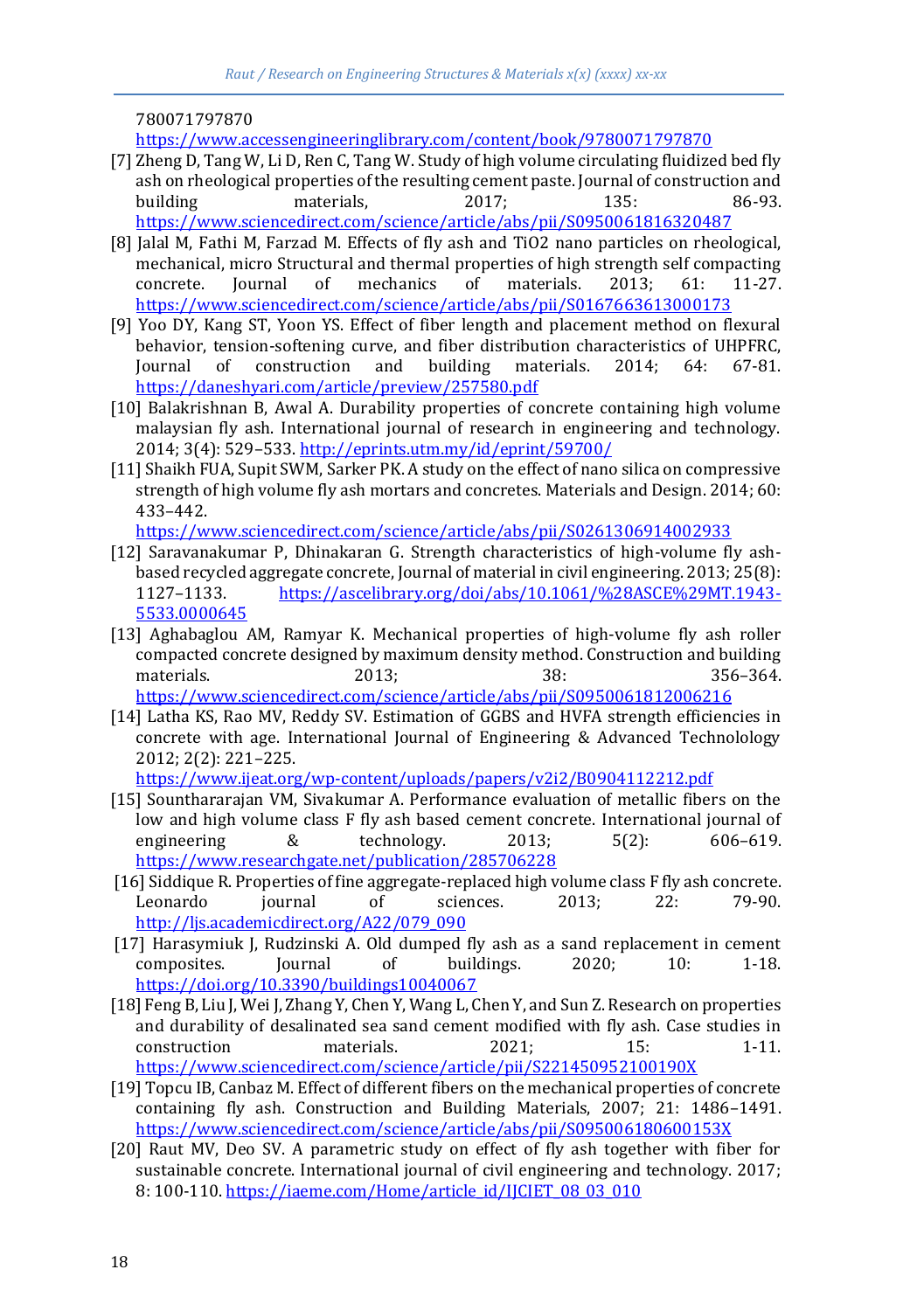- [21] Liu Y, Presuel M. Effect of elevated temperature curing on compressive strength and electrical resistivity of concrete with fly ash and ground-granulated blast-furnace slag. ACI material journal, 2014; 111: 531–538. <https://www.researchgate.net/publication/293176716>
- [22] Filho J, Medeiros M, Pereira E, Helene P, Isaia G. High volume fly ash concrete with and without hydrated lime: chloride diffusion coefficient from accelerated test. Journal of materials in civil engineering. 2013; 25: 411-418. <https://ascelibrary.org/doi/10.1061/%28ASCE%29MT.1943-5533.0000596>
- [23] Ramjan S, Tangchirapat W, Jaturapitakkul C, Ban CC, Jitsangiam P, Suwan T. Influence of cement replacement with fly ash and ground sand with different fineness on alkalisilica reaction of mortar. Journal of materials, 2021; 14: 1-13. <https://doi.org/10.3390/ma14061528>
- [24] Younsi A, Turcry P, Roziere E, Mokhtar A, Loukili A. Performance-Based Design and carbonation of concrete with high fly ash content. Cement concrete composites, 2011; 33: 993-1000.

<https://www.sciencedirect.com/science/article/abs/pii/S0958946511001259>

- [25] Malhotra VM, Mehta PK. High-performance, high-volume fly ash concrete: Materials, mixture proportioning, properties, construction practice and case histories. High strength concrete. 2nd edition, Ottawa, Canada, 2002. ISBN 0973150726 9780973150728[. https://www.worldcat.org/oclc/60744031](https://www.worldcat.org/oclc/60744031)
- [26] Neville AM. Properties of concrete. 4th edition, Longman, England. 2009. ISBN 9780582230705 0582230705. [https://www.worldcat.org/title/properties-of](https://www.worldcat.org/title/properties-of-concrete-standards%20updated-to-2002/oclc/750701275)[concrete-standards updated-to-2002/oclc/750701275](https://www.worldcat.org/title/properties-of-concrete-standards%20updated-to-2002/oclc/750701275)
- [27] IS 10262-2009, Concrete mix proportioning-Guidelines. 2nd revision, 2019. [https://civiconcepts.com/wp-content/uploads/2020/11/4.IS-10262-2019-New-Mix](https://civiconcepts.com/wp-content/uploads/2020/11/4.IS-10262-2019-New-Mix-design.pdf)[design.pdf](https://civiconcepts.com/wp-content/uploads/2020/11/4.IS-10262-2019-New-Mix-design.pdf)
- [28] Ojha PN, Singh B, Kaura P, Singh A. Lightweight geopolymer fly ash sand: an alternative to fine aggregate for concrete production, Research on engineering structures and materials, 2021; 7(3): 375-391. <http://www.jresm.org/archive/resm2021.257ma0205.html>
- [29] Zeggar ML, Azline N, Safiee NA. Fly ash as supplementary material in concrete: A review. IOP Conference Series: Earth and Environmental Science, 2019, 357: 1-10. <https://iopscience.iop.org/article/10.1088/1755-1315/357/1/012025>
- [30] BIS 12269-1987, Ordinary Portland cement 53 grade specifications. First revision 2013.<https://law.resource.org/pub/in/bis/S03/is.12269.1987.pdf>
- [31] BIS 1727-1967. Methods of test for pollzonaic materials, 2004 <https://law.resource.org/pub/in/bis/S03/is.1727.1967.pdf>
- [32] BIS 2386-1963. Methods of test for aggregates for concrete, Part 1 to 7, 2002. [https://www.services.bis.gov.in:8071/php/BIS/bisconnect/pow/is\\_details?IDS=MTg](https://www.services.bis.gov.in:8071/php/BIS/bisconnect/pow/is_details?IDS=MTg4MjY%3D) [4MjY%3D](https://www.services.bis.gov.in:8071/php/BIS/bisconnect/pow/is_details?IDS=MTg4MjY%3D)
- [33] BIS 383-1970, Specification for crushed stone and fine aggregates from natural sources for concrete. 2nd revision, 2002. <https://www.iitk.ac.in/ce/test/IScodes/is.383.1970.pdf>
- [34] Chen B, Liu J. Effect of fibers on expansion of concrete with a large amount of high f-CaO fly ash. Cement and concrete research. 2003; 33: 1549–1552. <https://www.sciencedirect.com/science/article/abs/pii/S000888460300098X>
- [35] Limbachiya M, Meddah MS, Ouchagor Y. Use of recycled concrete aggregate in fly ash concrete. Construction and building materials. 2012; 27: 439-449. <https://www.sciencedirect.com/science/article/abs/pii/S0950061811003771>
- [36] Barhum R, Mechtcherine V. Effect of short, dispersed glass and carbon fibres on the behaviour of textile-reinforced concrete under tensile loading, Engineering fracture mechanics, 2012; 92: 56-71. <https://www.sciencedirect.com/science/article/abs/pii/S0013794412002342>